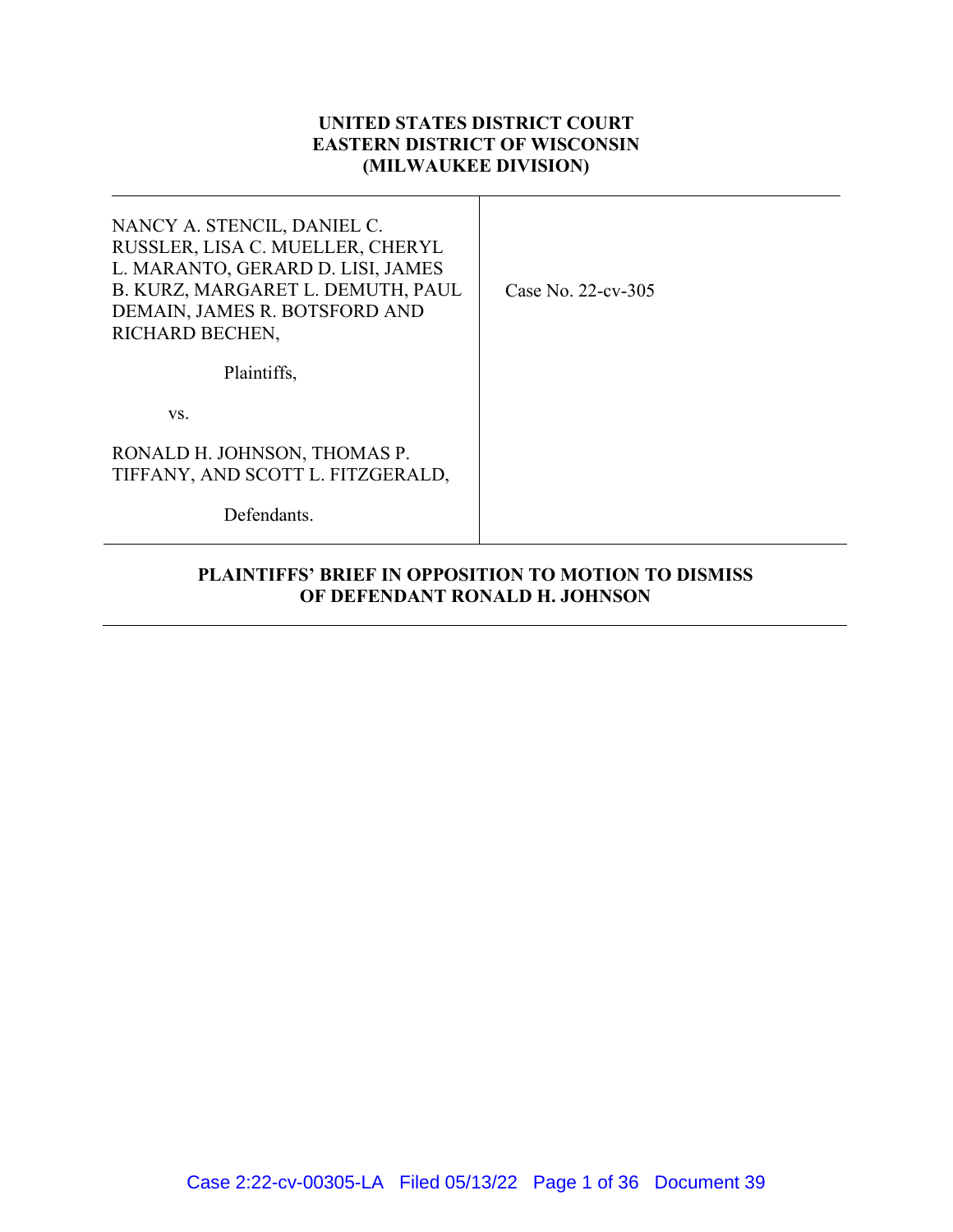# **TABLE OF CONTENTS**

| I.   |                 |    |                                                                         |  |
|------|-----------------|----|-------------------------------------------------------------------------|--|
| II.  |                 |    | PLAINTIFFS HAVE STANDING TO PURSUE THEIR CLAIMS. 10                     |  |
|      | A.              |    |                                                                         |  |
|      | <b>B.</b>       |    | Plaintiffs' Status as Activist Voters Asserting Their First Amendment   |  |
|      | $\mathcal{C}$ . |    | Standing is Not a Hypertechnical Requirement That Provides an Excuse to |  |
|      |                 | 1. |                                                                         |  |
|      |                 | 2. |                                                                         |  |
|      |                 | 3. | Diversion of Time and Resources Establishes an Injury for               |  |
|      | D.              |    |                                                                         |  |
|      | E.              |    | Plaintiffs Assert a Causal Relationship Between Defendants'             |  |
|      | F.              |    |                                                                         |  |
| III. |                 |    | ARTICLE I, SECTION 5 OF THE CONSTITUTION DOES NOT DIVEST                |  |
| IV.  |                 |    | THE AMNESTY ACT OF 1872 DOES NOT APPLY TO SENATOR                       |  |
| V.   |                 |    | PLAINTIFFS' PROPERLY SEEK A DECLARATION THAT WILL BENEFIT               |  |
|      |                 |    |                                                                         |  |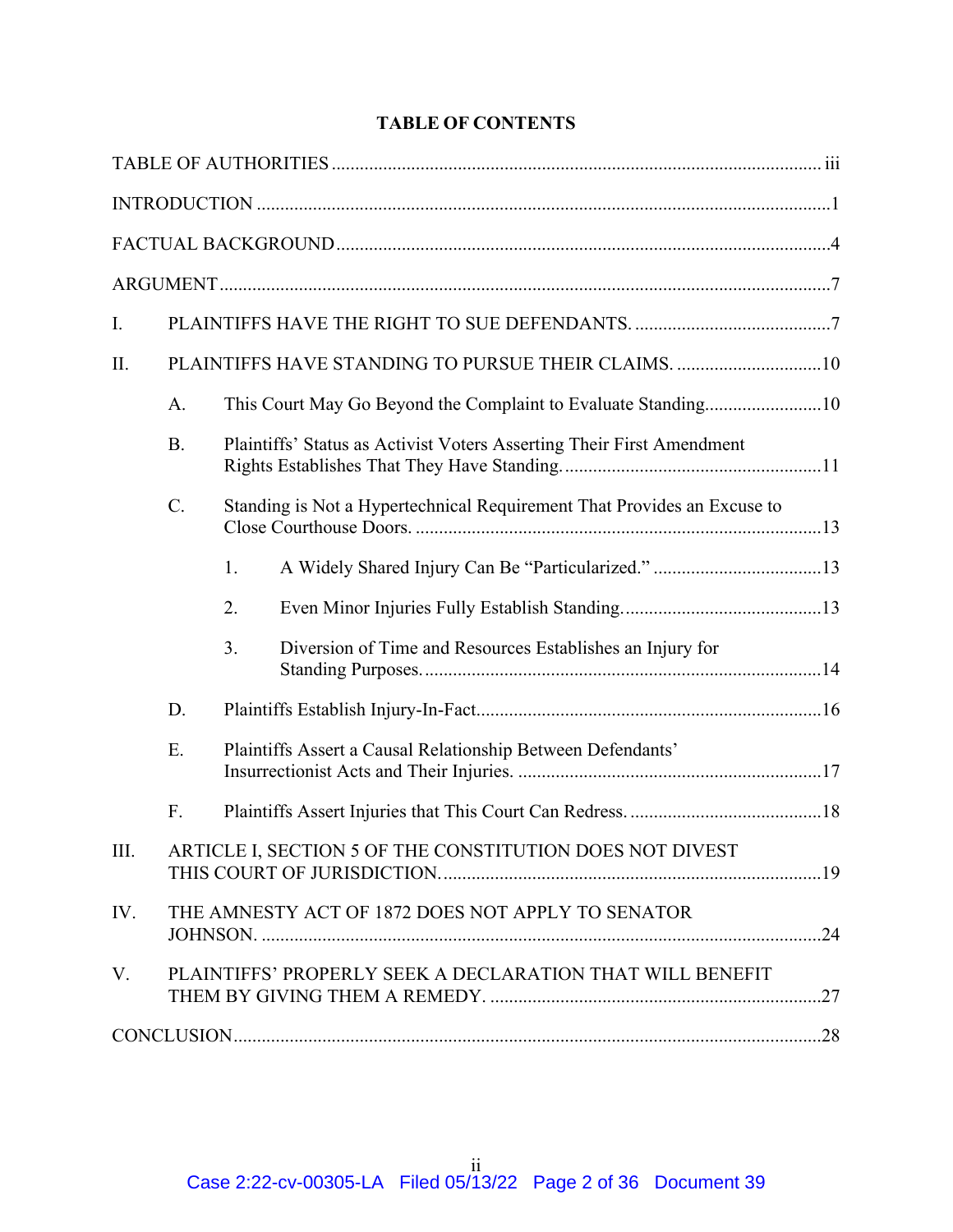| <b>CASES</b>                                            | <b>PAGES</b> |
|---------------------------------------------------------|--------------|
| American Civil Liberties Union v. City of St. Charles   |              |
| Armstrong v. Exceptional Child Ctr., Inc.               |              |
| Barry v. U.S. ex rel. Cunningham                        |              |
| Biden v. Knight First Amendment Inst. at Columbia Univ. |              |
| Bill Johnson's Restaurants, Inc. v. NLRB                |              |
| Cable News Network, Inc. v. Trump                       |              |
| California Motor Transp. Co. v. Trucking Unlimited      |              |
| Capitol Leasing Co. v. F.D.I.C.                         |              |
| Carr v. United States                                   |              |
| Cawthorn v. Circosta                                    |              |
| Common Cause Indiana v. Larson                          |              |
| Consumer Data Indus. Ass'n v. King                      |              |
| Crawford v. Marion County Election Board                |              |
| Doe v. County of Montgomery                             |              |
| Donovan v. Eagleson                                     |              |

# **TABLE OF AUTHORITIES**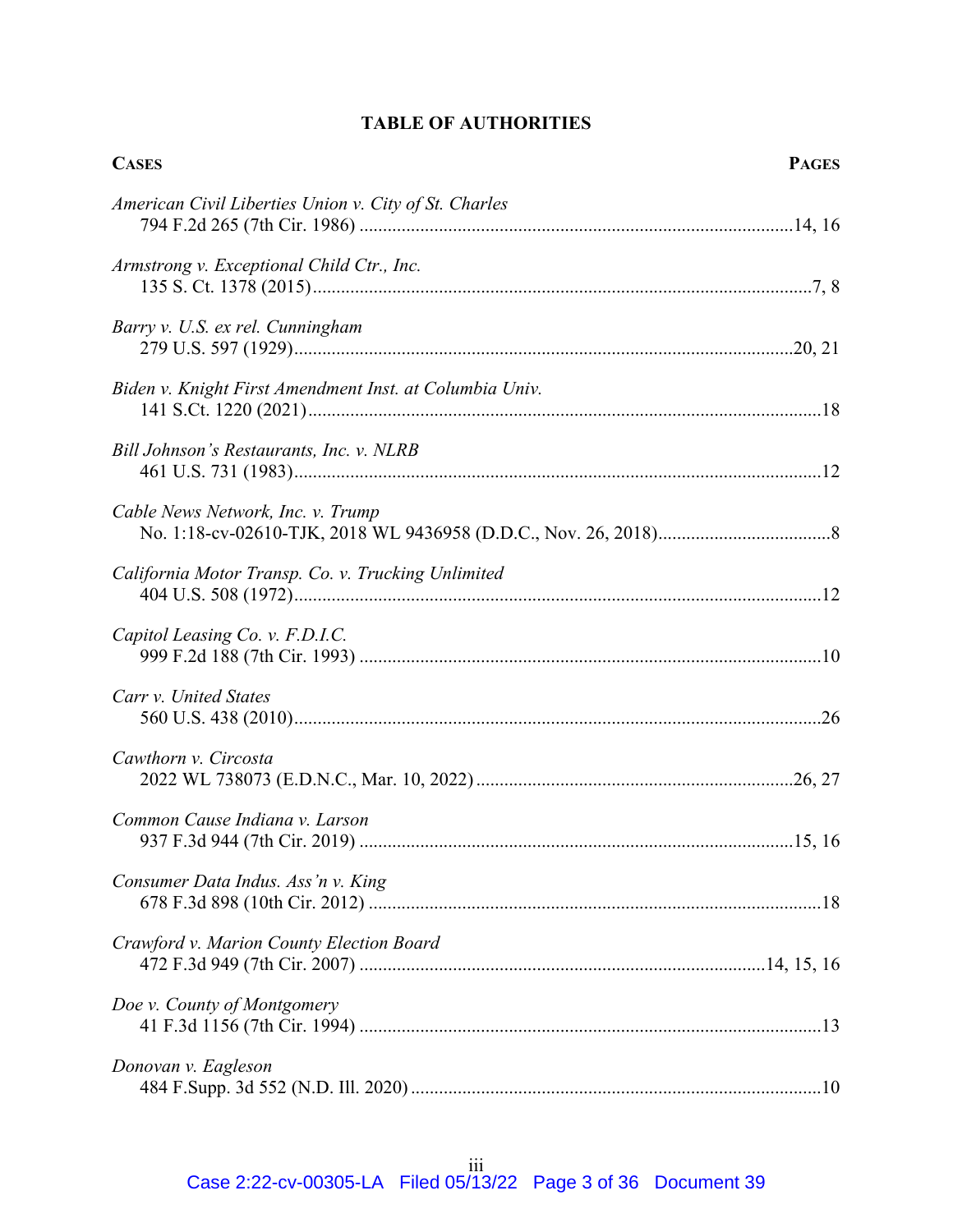| Eastman v. Thompson<br>No. 8:22-cv-00099-DOC-DFM, 2022 WL 894256 (C.D. Cal., March 28, 2022)1 |  |
|-----------------------------------------------------------------------------------------------|--|
| Evers v. Astrue                                                                               |  |
| Fauley v. Drug Depot, Inc.                                                                    |  |
| Getty Images News Services Corp. v. Dep't of Defense                                          |  |
| Greene v. Raffensperger                                                                       |  |
| Gundy v. United States                                                                        |  |
| Hassan v. Colorado                                                                            |  |
| Hutchinson v. Miller                                                                          |  |
| Hutchinson v. Proxmire                                                                        |  |
| In re Griffin                                                                                 |  |
| JB Pictures, Inc. v. Dep't of Defense                                                         |  |
| Karem v. Trump                                                                                |  |
| Knight First Amendment Inst. at Columbia Univ. v. Trump                                       |  |
| Krislov v. Rednour                                                                            |  |
| Lac du Flambea Band of Lake Superior Chippewa Indians v. Norton                               |  |
| LaFleur v. Whitman                                                                            |  |
|                                                                                               |  |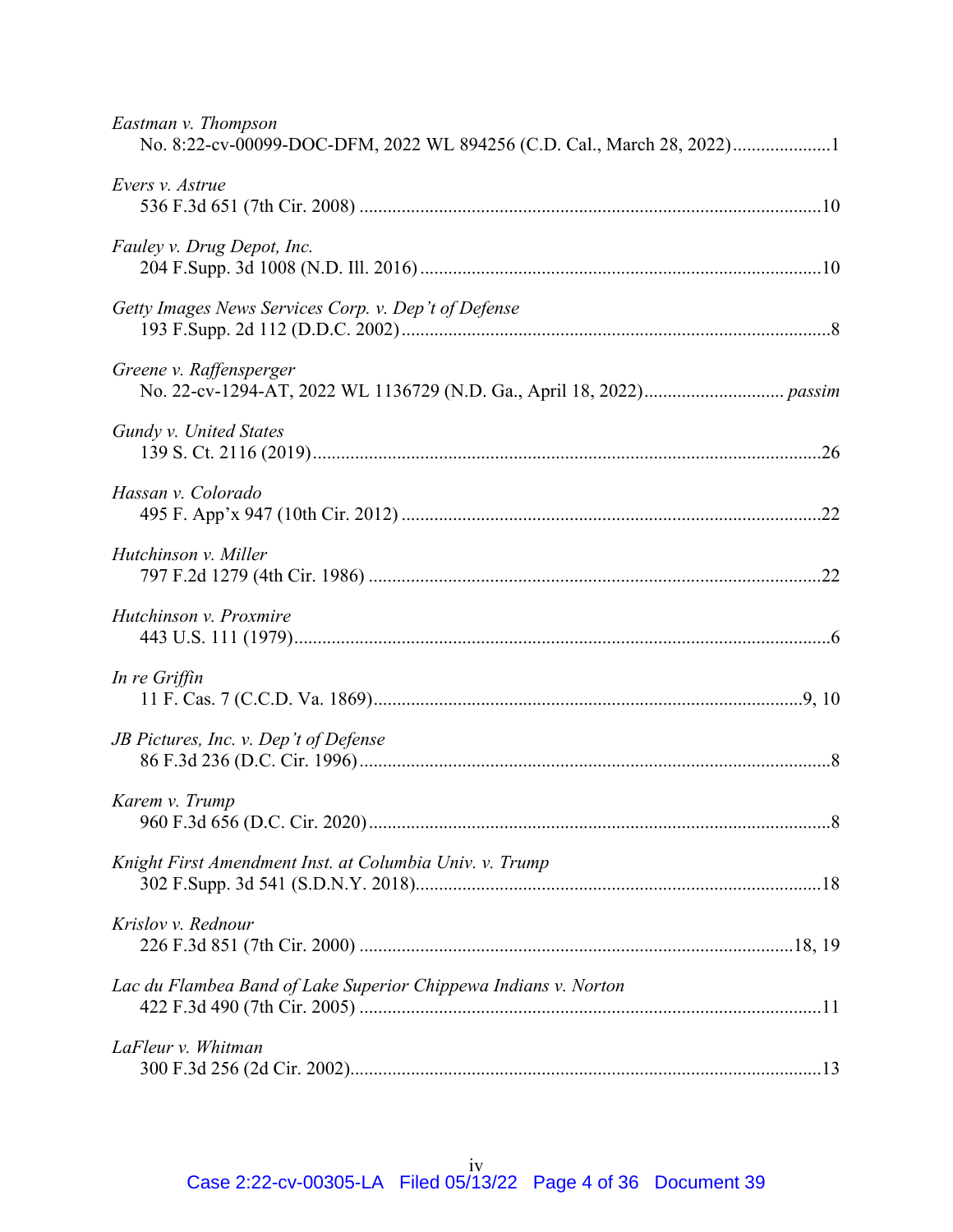| Larson v. Valente                             |  |
|-----------------------------------------------|--|
| Leung v. XPO Logistics, Inc.                  |  |
| Lindsay v. Bowen                              |  |
| Lujan v. Defenders of Wildlife                |  |
| Lyons v. Sundquist                            |  |
| Marshall v. Town of Merrillville              |  |
| Matrix IV, Inc. v. Am. Nat'l Bank & Trust Co. |  |
| McCutcheon v. Federal Election Comm'n         |  |
| McIntyre v. Fallahay                          |  |
| Minn-Chem, Inc. v. Agrium, Inc.               |  |
| Monitor Patriot Co. v. Roy                    |  |
| Morgan v. United States                       |  |
| Munro v. Socialist Workers Party              |  |
| N.A.A.C.P. v. Am. Fam. Mut. Ins. Co.          |  |
| Pinkerton v. United States                    |  |
| Powell v. McCormack                           |  |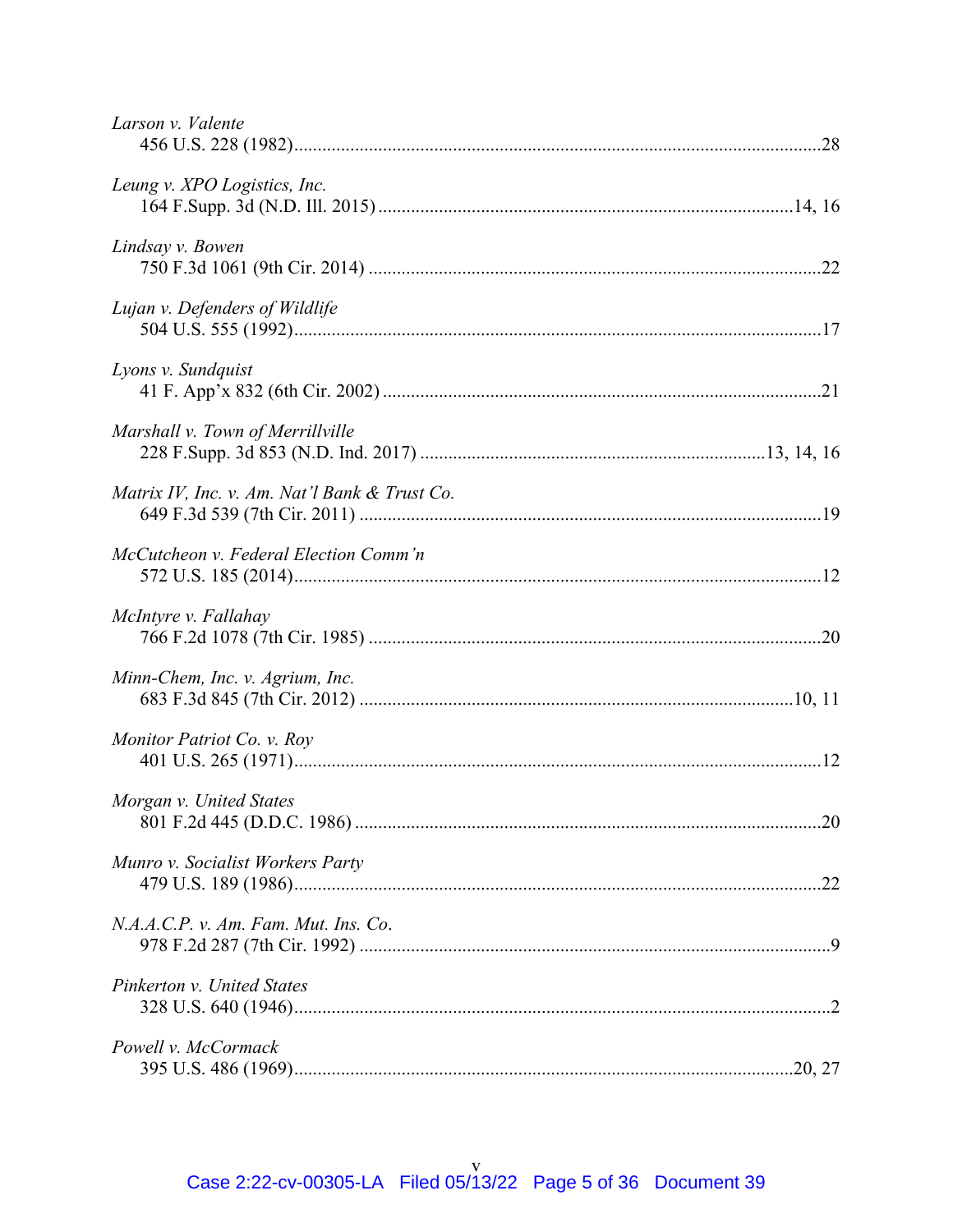| Public Citizen v. U.S. Dep't of Justice                                                                                                            |              |
|----------------------------------------------------------------------------------------------------------------------------------------------------|--------------|
| Roudebush v. Hartke                                                                                                                                |              |
| Sierra Club v. Franklin County Power of Illinois, LLC                                                                                              |              |
| Smadi v. True                                                                                                                                      |              |
| Smiley v. Holm                                                                                                                                     |              |
| United Phosphorus, Ltd. v. Angus Chemical Co.                                                                                                      |              |
| U.S. v. Barefield                                                                                                                                  |              |
| U.S. v. Brewster                                                                                                                                   |              |
| $U.S. v. \nDoyle$                                                                                                                                  |              |
| U.S. Term Limits v. Thornton                                                                                                                       |              |
| Zwickler v. Koota                                                                                                                                  |              |
| <b>CONSTITUTION AND STATUTES</b>                                                                                                                   | <b>PAGES</b> |
|                                                                                                                                                    |              |
| An act to award four congressional gold medals to the United States Capitol Police and those<br>who protected the U.S. Capitol on January 6, 2021, |              |
| Act of May 22 (The Amnesty Act of 1872),                                                                                                           |              |
|                                                                                                                                                    |              |
|                                                                                                                                                    |              |
|                                                                                                                                                    |              |

vi<br>Case 2:22-cv-00305-LA Filed 05/13/22 Page 6 of 36 Document 39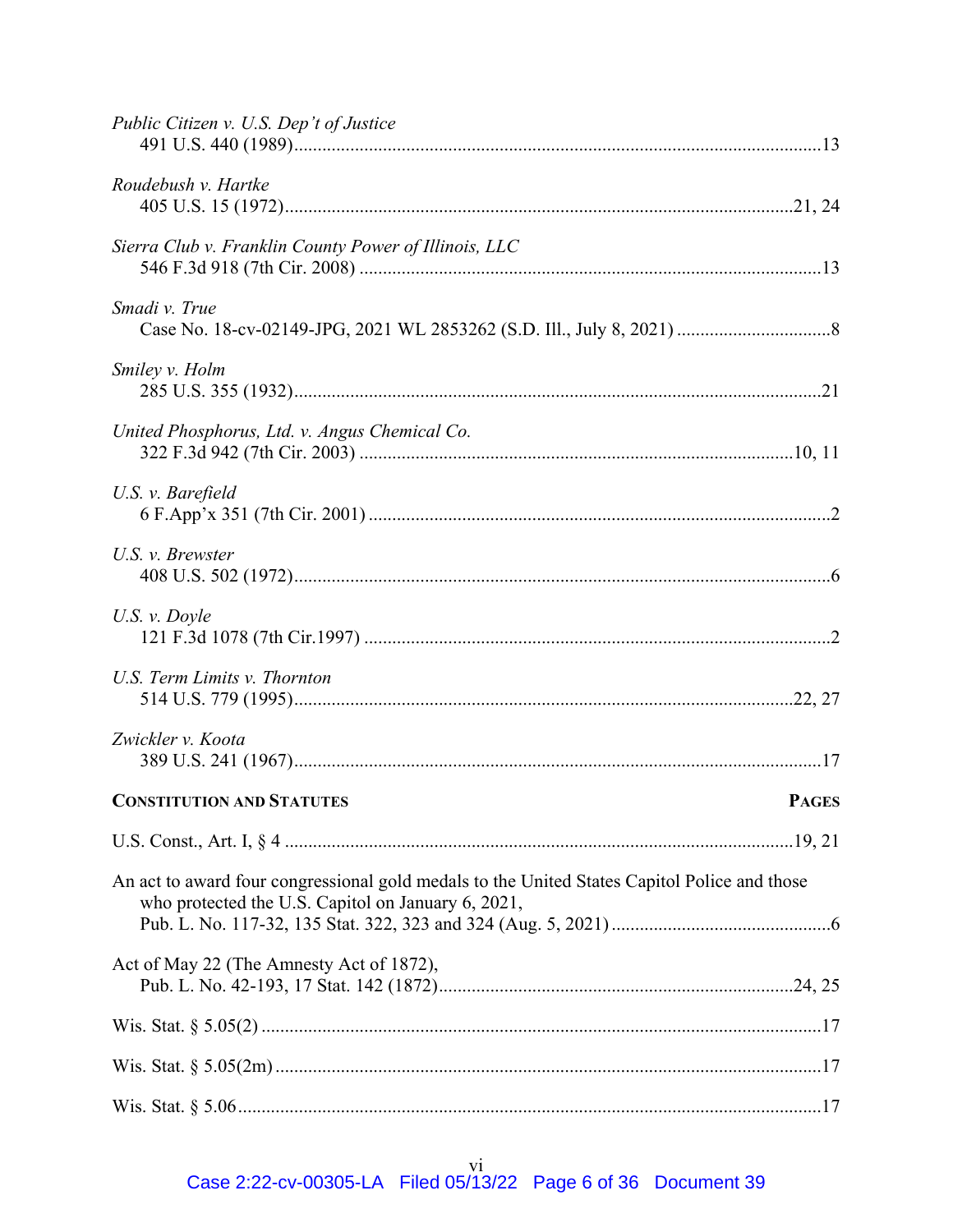| <b>OTHER AUTHORITIES</b><br><b>PAGES</b>                                                                                                                                                                                                                    |
|-------------------------------------------------------------------------------------------------------------------------------------------------------------------------------------------------------------------------------------------------------------|
| Business Insider, GOP Sen. Ron Johnson falsely described the Capitol insurrection as<br>'by and large a peaceful protest' on Fox News (last accessed May 13, 2022)<br>https://www.cnn.com/2022/04/27/opinions/gop-blueprint-to-steal-the-2024-election-     |
| Cannon, Clarence, A.M., LL.B., LL.D., Cannon's Precedents of the House of<br>Representatives of the United States, Volume VI                                                                                                                                |
| The Congressional Globe,                                                                                                                                                                                                                                    |
| Magliocca, Gerald N., Amnesty and Section Three of the Fourteenth Amendment                                                                                                                                                                                 |
| Merriam-Webster, "spin" (last accessed May 13, 2022)<br>https://www.merriam-webster.com/dictionary/spin?utm_campaign=sd                                                                                                                                     |
| U.S. Embassy in Poland, President Obama: The Peaceful Transition of Power is One of<br>the Hallmarks of our Democracy (last accessed May 13, 2022)                                                                                                          |
| Wisconsin Elections Commission, Candidate Tracking by Office, 2022 General Election,<br>11/8/22 (last accessed May 13, 2022)<br>https://elections.wi.gov/sites/elections/files/2022-<br>05/Candidates%20Tracking%20By%20Office%20as%20of%205.11.2022.pdf 20 |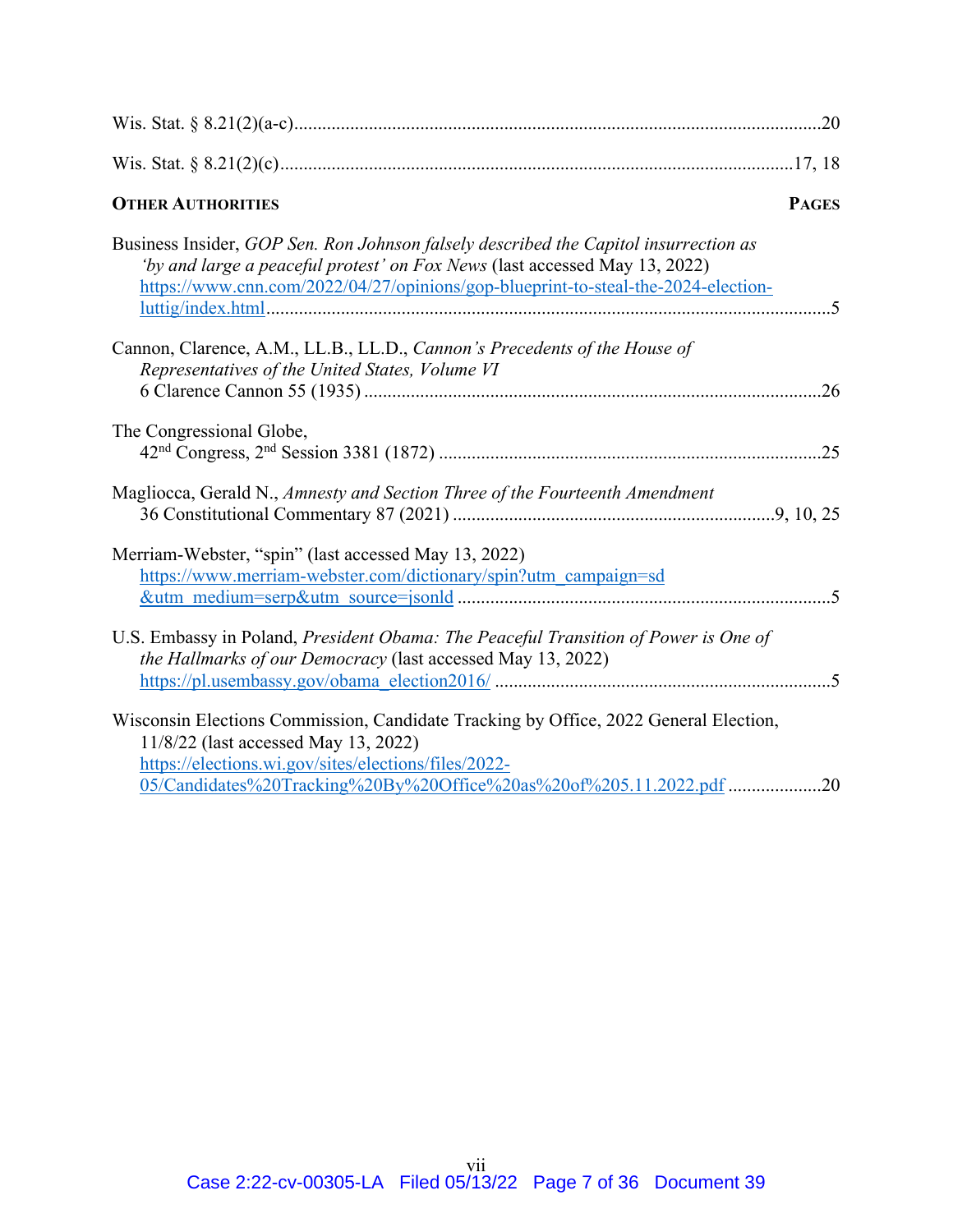#### **INTRODUCTION**

Defendant Ronald H. Johnson claims that this "case is a coordinated ruse by operatives of the Democratic party to score political points ahead [of] the 2022 midterm elections," and suggests the 187-paragraph Complaint alleges a "risible farce that Defendants—three Members of Congress who are up for reelection in November—engaged in insurrection against the United States." (Def. Br. 1.) Rather than answer the Complaint and allow for discovery to reveal the facts, Johnson implores the Court to avoid a "mortgage" on its "credibility" and instead invokes a litany of legal defenses that do not stand up to scrutiny. (*Id*.)

It's easy for Johnson to impugn Plaintiffs the same way he does his opponents in his campaign ads, but this lawsuit, like all others, arises from actual facts and a legal theory. Johnson asserts that the factual allegations are a "farce," but Johnson conveniently ignores the federal courts that have already decided that the actions of President Trump and his co-conspirators (which in Plaintiffs' view includes all three Defendants) amount to more than just politics as usual. A branch of the District Court for the Central District of California said it well six weeks ago:

Dr. Eastman and President Trump launched a campaign to overturn a democratic election, an action unprecedented in American history. Their campaign was not confined to the ivory tower—**it was a coup in search of a legal theory**. The plan spurred violent attacks on the seat of our nation's government, led to the deaths of several law enforcement officers, **and deepened public distrust in our political process**.

*Eastman v. Thompson*, 2022 WL 894256, Case No. 8:22-cv-00099-DOC-DFM, \*27 (C.D. Cal. March 28, 2022) (emphasis added). In the *Eastman* court's view, "it is more likely than not that President Trump and Dr. Eastman **dishonestly conspired** to obstruct the Joint Session of Congress on January 6, 2021." *Id*. at \*24 (emphasis added).

Johnson's role in this criminal conspiracy was to deploy lies and deceptive statements from his bully pulpit as a sitting United States Senator to foment public distrust in the outcome of the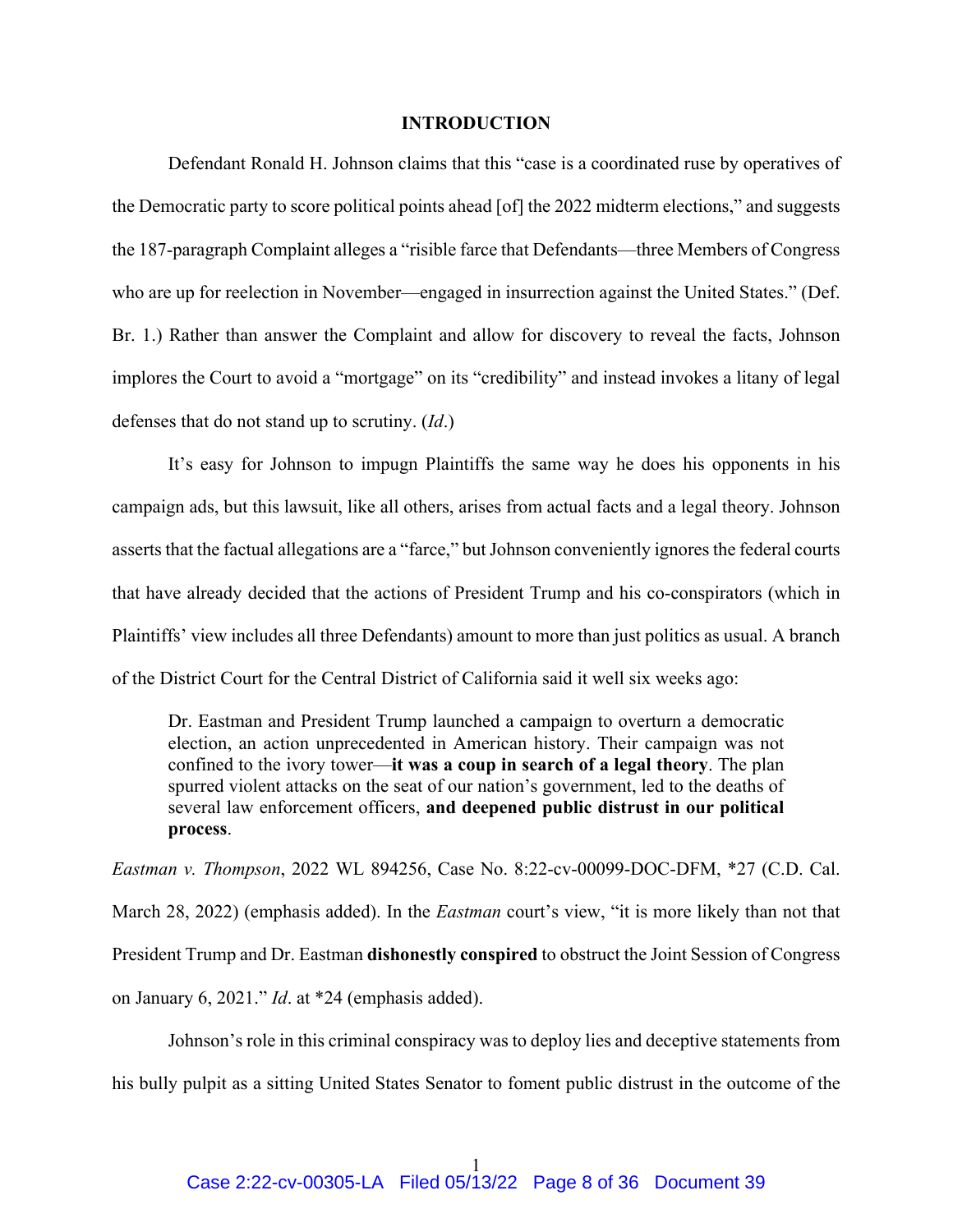2020 election as a means to bring public pressure on Vice President Mike Pence on January 6, 2021 when the electoral votes were counted. (Compl., ¶¶ 1-13, 34, 49, 93, 122.) In a criminal conspiracy, Johnson would be held accountable not only for those "acts of the conspiracy in which he personally participated, but also for all acts of his co-conspirators undertaken in furtherance of the conspiracy and reasonably foreseeable to him." *U.S. v. Barefield*, 2001 WL 300714, No. 00- 2085, \*2 (7th Cir. March 27, 2001) (citing *Pinkerton v. United States*, 328 U.S. 640 (1946) and *U.S. v. Doyle*, 121 F.3d 1078, 1091 (7th Cir.1997)). With this in mind, Plaintiffs ask a simple question: does the conduct attributed to Johnson in the Complaint (and later revealed through discovery) amount to insurrection under Section 3 of the Fourteenth Amendment?

We know **Johnson himself knew** he was spreading vicious lies about the outcome of the 2020 election because Johnson himself admitted it on November 14, 2020 in a 30-minute phone conversation with his friend and Republican colleague Mark Becker, now a writer for *The Bulwark*. (Compl., ¶ 89.) In Becker's telling, Johnson knew that President Biden "won a free and fair election" but he was "refusing to admit it publicly and stoking conspiracies that undermine our democracy solely because it would be 'political suicide' to oppose Trump." (*Compl.*, ¶ 89(a).) This is why Johnson does nothing to rebut the facts alleged in the Complaint and instead turns to a series of legal arguments that he suggests should end this case before it starts. All of the legal arguments Johnson advances in his motion to dismiss fail.

First, Johnson argues there is no private right of action to enforce Section 3 of the Fourteenth Amendment because Section 5 of that amendment requires legislation by Congress for Plaintiffs to proceed. Johnson's adherence to pleading formalism aside, the Supreme Court has long held that federal courts may protect First Amendment rights like those asserted by Plaintiffs in this case against deprivations effected by Federal officials.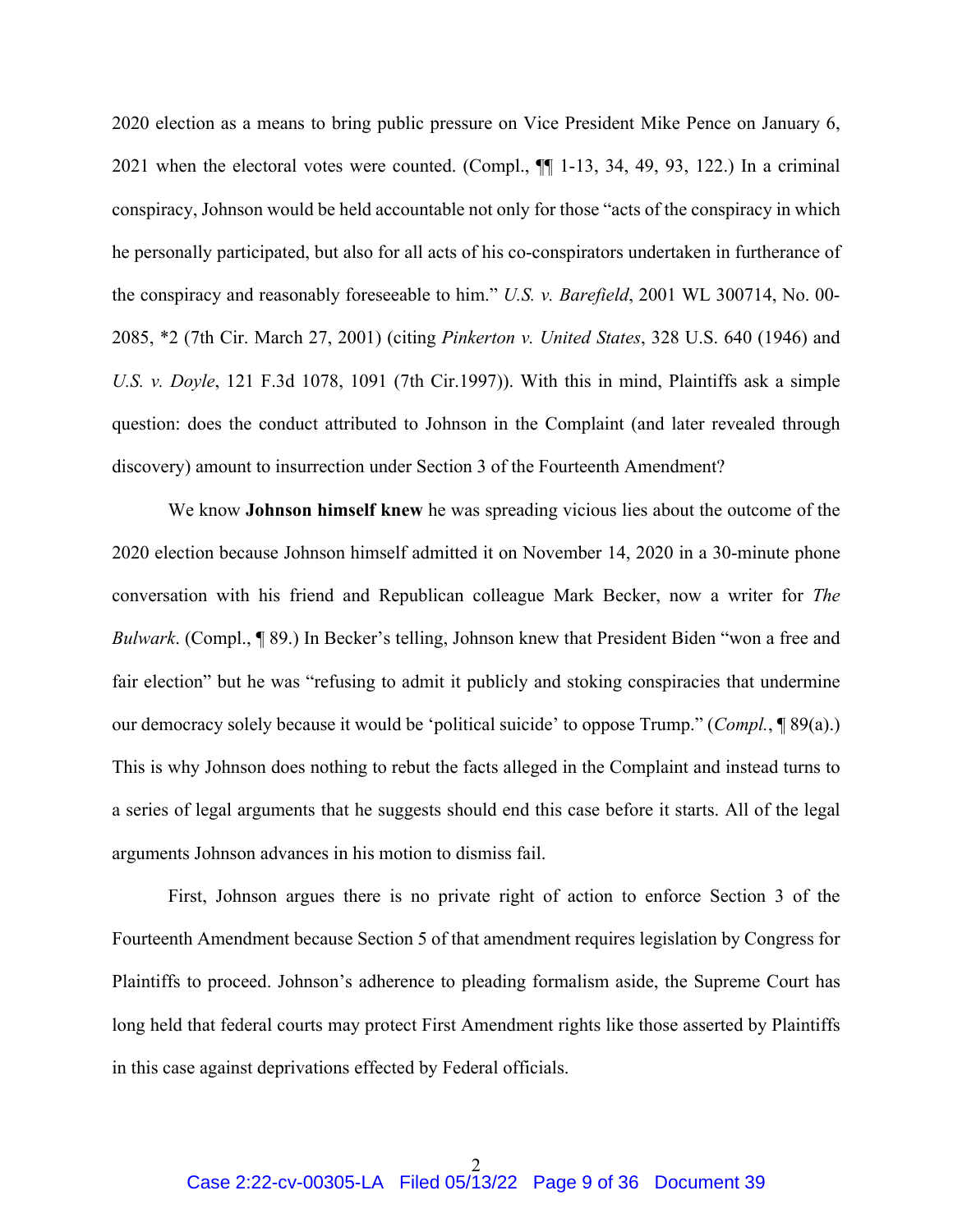Second, Defendant argues that Plaintiffs have no standing to sue because they have done nothing more than express generalized grievances that cannot serve as a basis for standing. This ignores the actual injury Plaintiffs suffer when forced to address Johnson's qualifications and his conduct in violation of Section 3 rather than advocating for other policy issues of concern to them, as well as Plaintiffs' First Amendment right to challenge a candidate's eligibility for the ballot.

Third, Johnson disdains the authority provided to Wisconsin and its sister states under Article I, Section 4 of the Constitution by insisting that Article I, Section 5 gives Congress plenary power over who is qualified to be a member of the U.S. Senate. Yet not a single case relied on by Johnson supports the idea that Congress has such authority **before an election.** With good reason: ballot access issues **before an election** are enforced by the states under Article I, Section 4. Johnson must submit a sworn Declaration of Candidacy under Wisconsin law stating he is qualified to seek the office he is pursuing, and he cannot truthfully do that if he is found to have engaged in insurrection in violation of Section 3. Because an answer to this question will personally bind Johnson to the Court's judgment on Plaintiffs' claim, any declaration will necessarily affect Johnson's access to the ballot because it impacts how he submits (or amends) his Declaration of Candidacy in Wisconsin. As a result, entry of a declaratory judgment by this Court is neither an advisory opinion nor an intrusion on a political question.

Fourth, unlike his co-defendants, Johnson insists that the disabilities imposed by Section 3 of the Fourteenth Amendment on running for state or federal office were removed in the Amnesty Act of 1872. As shown below, this argument fails on a textual basis. But it's worse than that: Johnson is actually asserting that legislation from Congress can render null a constitutional amendment ratified by more than three-fourths of the states. That position turns constitutional law on its head.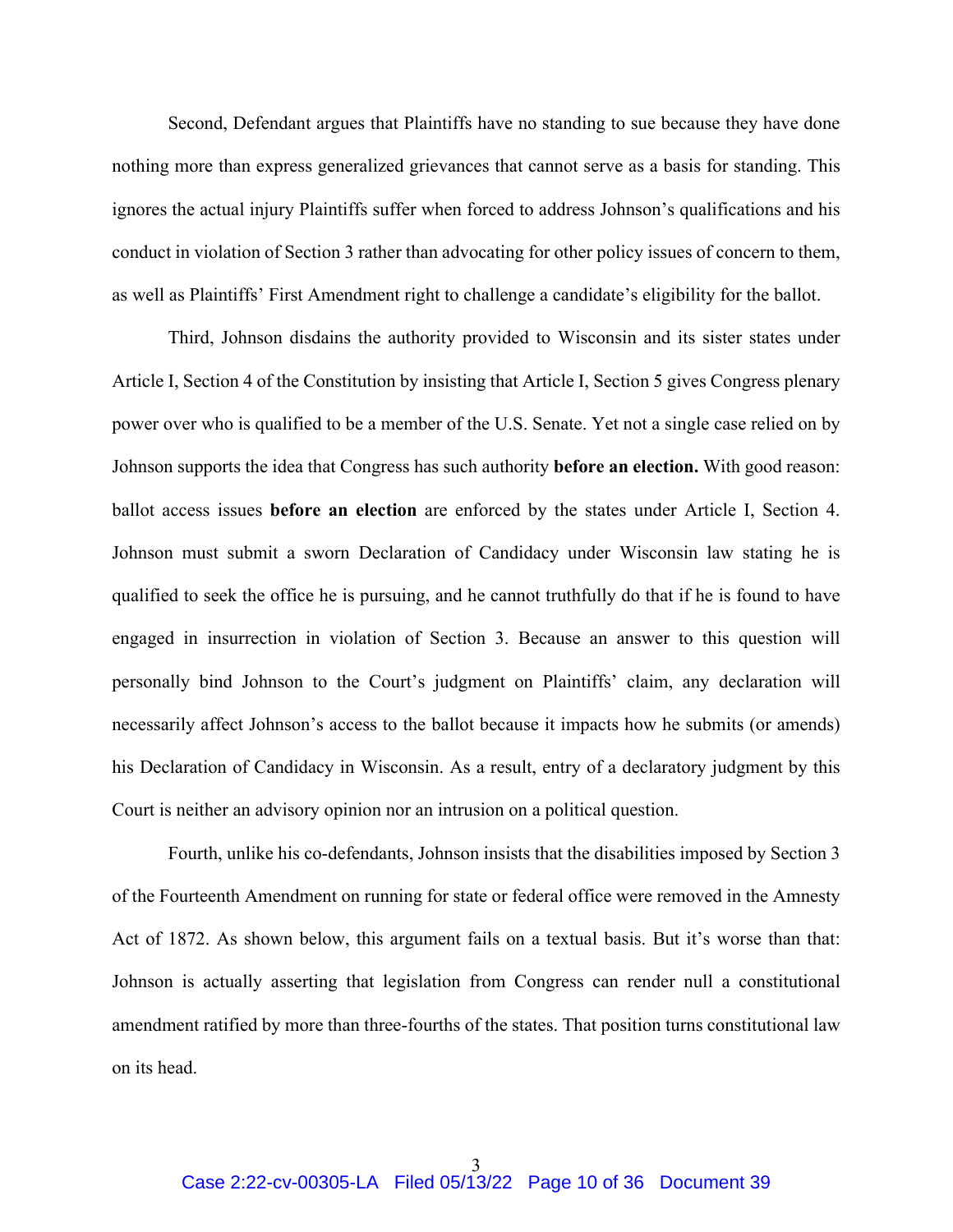Finally, Johnson asserts that Plaintiffs are misusing the Declaratory Judgment Act as they try to weaponize their Disqualification Clause claim into a right. Not true. We show below that the labels placed on the allegations in the Complaint do not matter. What matters is the wrong that Plaintiffs seek to redress. In this instance, a declaration from this Court will redress Plaintiffs' First Amendment injury, allowing them to focus their political activism on the policy issues that matter to them rather than debunking "The Big Lie" and speaking out against those who continued to support it. So long as the air remains clouded by a failure to resolve the constitutional questions that Plaintiffs have raised, their rights are being impaired.

For all these reasons, and those described more fully below and in Plaintiffs' Brief in Opposition to Motion to Dismiss of Defendants Thomas P. Tiffany and Scott L. Fitzgerald (Dkt. 23), Plaintiffs respectfully request the Court deny the motion to dismiss in its entirety and set this matter for expedited discovery and a hearing on the merits.

#### **FACTUAL BACKGROUND**

Johnson's motion to dismiss summarizes this action as follows:

On March 10, 2022, Plaintiffs filed an 80-page, 187-paragraph complaint that wildly spins Senator Johnson's and the House Defendants legitimate concerns about the integrity and security of the 2020 Presidential Election into a conspiracy of insurrection and rebellions against the United States.

(Def. Br. 3.) As a preliminary matter, the Senator's bluster requires some clarification. First, the 80 pages and 187 paragraphs of Plaintiffs' Complaint are packed with **indisputable facts** pulled straight from the public record—not "wild spin." Rather than address those facts or try to refute them, Johnson opts for the strategy perfected by his political idol Donald J. Trump: mischaracterize the facts and belittle his opponents. Indeed, the Introduction and Factual Background sections of Johnson's brief are rife with unfounded *ad hominem* attacks against so-called "operatives of the Democratic party" for advancing "conspiracy theories" based on "political motivations" (Def. Br.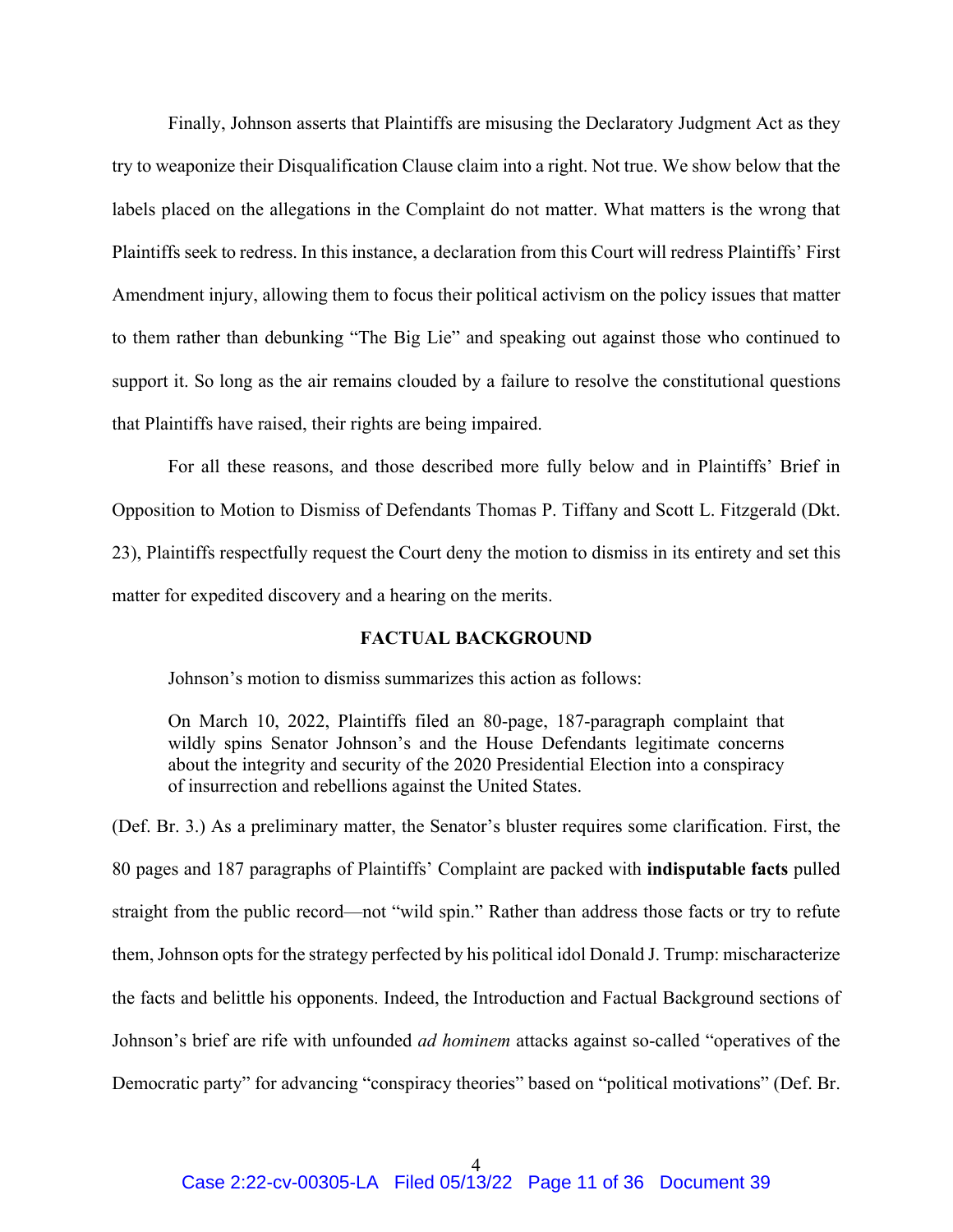1) and a string cite of whataboutisms (Def. Br. 3-4) intended to distract from the real issue: whether Johnson's actions between Election Night 2020 and Inauguration Day amount to insurrection.<sup>1</sup>

Second, as a seasoned politician, Johnson's misuse of the term "spin" is both tone-deaf and ironic.<sup>2</sup> Facts are not "spin." Spin is saying that the January 6 attack on the Capitol "didn't seem like an armed insurrection to me" (Compl.,  $\P$  179) and instead describing it as a "peaceful protest" (see Johnson interview on Fox News, May  $19, 2021$ )<sup>3</sup>. Spin is calling the rioters who assaulted Capitol Police and breached the Capitol Building "left-wing agitators who were impersonating Trump supporters" (Compl., ¶ 179) and later (when it became clear that all of the indicted rioters were, in fact, Trump supporters) backtracking and calling them "people that love this country, that truly respect law enforcement, [and] would never do anything to break a law" (Compl., ¶ 180). Notably, despite this rhetorical smokescreen, with near-unanimity Congress passed a bill that President Biden signed into law authorizing four gold medals to honor the Capitol Police and

<sup>&</sup>lt;sup>1</sup> While Johnson is right that some Democrats were highly concerned when Donald Trump won the presidency in 2016, there is no evidence to suggest that anyone in the Democratic Party engaged in a nefarious conspiracy to set aside Trump's achievement like the one alleged here. Indeed, President Obama took the **exact opposite** approach in a speech on November 9, 2016: "Now, it is no secret that the Presidentelect and I have some pretty significant differences. But remember, eight years ago, President Bush and I had some pretty significant differences. But President Bush's team could not have been more professional or more gracious in making sure we had a smooth transition so that we could hit the ground running. And one thing you realize quickly in this job is that the presidency, and the vice presidency, is bigger than any of us. So I have instructed my team to follow the example that President Bush's team set eight years ago, and work as hard as we can to make sure that this is a successful transition for the President-elect—because we are now all rooting for his success in uniting and leading the country. The peaceful transition of power is one of the hallmarks of our democracy. And over the next few months, we are going to show that to the world." (*See President Obama: The Peaceful Transition of Power Is One of the Hallmarks of our Democracy*, https://pl.usembassy.gov/obama\_election2016/, last accessed May 13, 2022.) Even Johnson once agreed with this ideal. (Compl.,  $\P$ 89(c).)

<sup>2</sup> One of the common meanings of "spin" is "to engage in spin control (as in politics)." (*See*  https://www.merriam-webster.com/dictionary/spin?utm\_campaign=sd&utm\_medium=serp&utm\_source =jsonld; last accessed May 13, 2022.)

<sup>3</sup> *See* https://www.businessinsider.com/video-sen-ron-johnson-capitol-insurrection-peaceful-protest-watch-2021-5 last accessed May 13, 2022.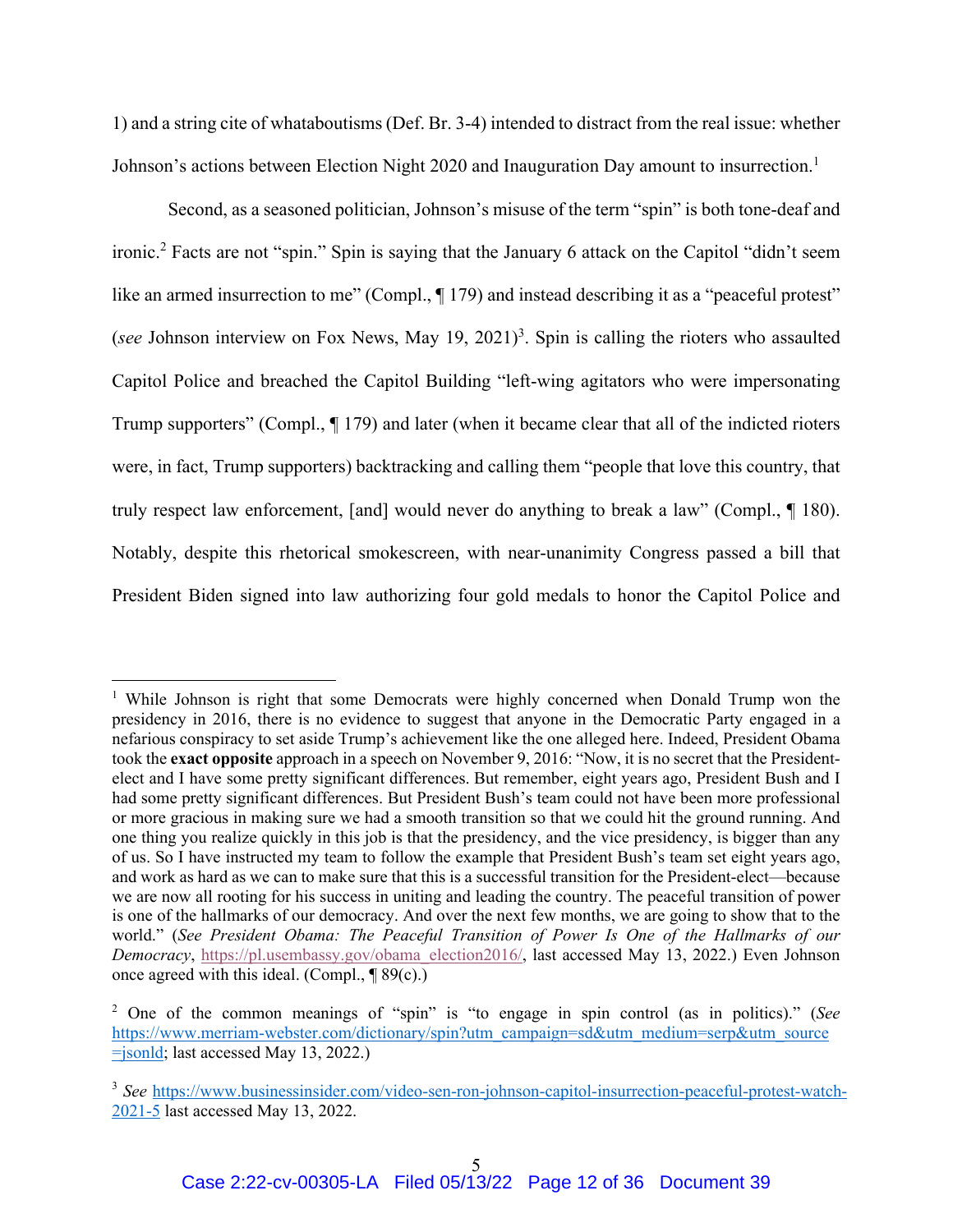others who protected the Capitol on January 6, 2021 from "a mob of insurrectionists." Pub. Law. 117-32 (Aug. 5, 2021).

Substantively, Johnson's pithy factual rebuttal to the Complaint fares no better. His attempt to spit-shine Plaintiffs' assertions of his anti-American actions and present them as normal legislative activities protected by the Speech or Debate Clause<sup>4</sup> omits several key facts. For example, Johnson acknowledged on November 14, 2020 that President Biden had beaten Trump in a "free and fair election" but Johnson was nevertheless intentionally "stoking conspiracies that undermine our democracy solely because it would be 'political suicide' to oppose Trump." (Compl., ¶ 89.) Assuming that fact is true (as this Court must do on a motion to dismiss), all of Johnson's subsequent actions, including the much hyped but ultimately inconclusive hearing on "election irregularities" that he chaired on December 16, 2020 (Compl., ¶¶ 99, 121-22), must be viewed as non-privileged political theater, rather than legitimate legislative activity deserving of protection under the Speech or Debate Clause. The particulars of the hearing itself confirm this conclusion, because Johnson was briefed before the hearing by Retired Colonel Phil Waldron, who later circulated a PowerPoint to Republican members of Congress explaining how to overturn the election (Compl., ¶¶ 122, 156), and Johnson's star witness was attorney James Troupis, who simply recounted the same unsupported conspiracy theories that Wisconsin's conservative

<sup>4</sup> The Speech or Debate Clause may provide a legal privilege in connection with **legislative** activities, but the allegations of the Complaint deal primarily with Johnson's **political** activity. *See U.S. v. Brewster*, 408 U.S. 502 (1972) (Court distinguished between "purely legislative activities," which the Speech and Debate Clause protects, and merely political activities, which are unprotected by the Clause). In *Hutchinson v. Proxmire*, 443 U.S. 111 (1979), the Court ruled that the Speech or Debate Clause did not immunize a United States Senator from liability for defamation for statements made in newsletters and press releases because neither the newsletters nor the press release were "essential to the deliberations of the Senate" and neither was a part of the deliberative process. Moreover, the Court concluded that whatever imprecision there may be in the term "legislative activities," it is clear that nothing in the history or explicit language of the Clause suggests any intention to create an absolute privilege from liability or suit for defamatory statements made outside the chamber, in that the immunities of the Speech or Debate Clause were not written into the Constitution simply for the personal or private benefit of members of Congress, but to protect the integrity of the legislative process by insuring the independence of individual legislators.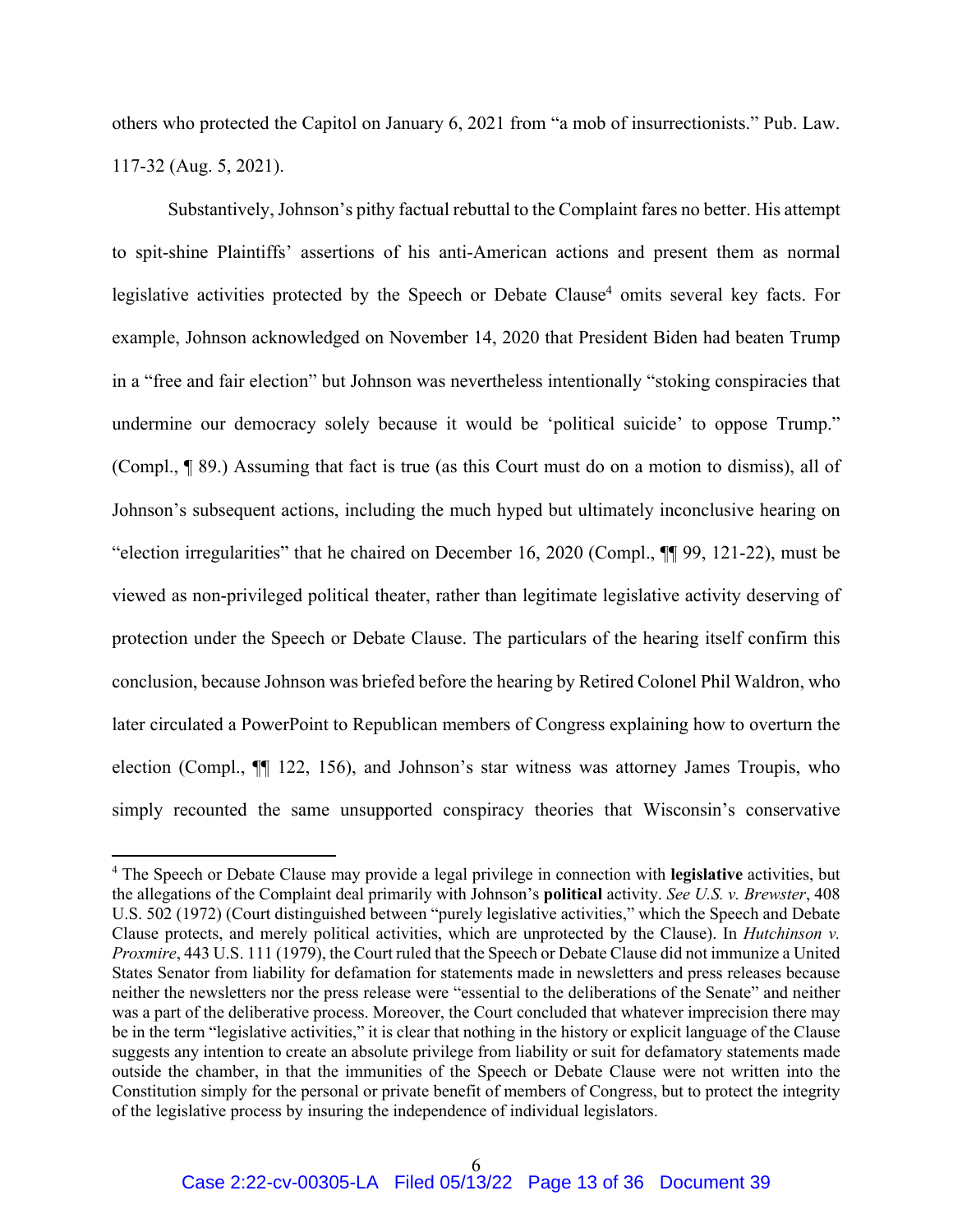Supreme Court had summarily rejected just two days earlier (Compl., ¶ 122). Troupis, of course, had relied on research and strategy provided by Kenneth Chesebro, one of the early advocates calling for Wisconsin and other key states to submit alternate slates of electors, whose instructions were followed to the letter by Wisconsin's own fraudulent electors, with the assistance of Johnson's co-defendant Scott Fitzgerald. (Compl., ¶¶ 80-82, 96-98, 101.)

In other words, Plaintiffs have more than met their factual burden at this stage of the case. The allegations of the Complaint, accepted as true, clearly demonstrate that Johnson's repeated use of his media access and bully pulpit to promote "The Big Lie," **despite** knowing it was just that—a lie—is blatantly partisan political activity that is neither privileged nor protected by the Speech or Debate Clause.<sup>5</sup>

#### **ARGUMENT**

### **I. PLAINTIFFS HAVE THE RIGHT TO SUE DEFENDANTS.**

Johnson boldly asserts that there is "no private right of action to enforce [Section 3's]

Disqualification Clause" (Def. Br. 1)—yet he cites no case law directly on point, because none

exists. His assertion contradicts the Supreme Court's recognition that it has

long held that federal courts may in some circumstances grant injunctive relief<sup>6</sup> against state officers who are violating, or planning to violate, federal law. But that has been true not only with respect to violations of federal law by state officials, but also with respect to violations of federal law by federal officials . . . . The ability to sue to enjoin unconstitutional actions by state and federal officers is the creation of courts of equity, and reflects a long history of judicial review of illegal executive action, tracing back to England.

 $<sup>5</sup>$  Hours before this brief was due to be filed, the Wisconsin Institute for Law & Liberty ("WILL") moved</sup> for leave to file an amicus brief in this case. WILL's brief focuses on alleged First Amendment deficiencies plaguing Plaintiffs' claim—arguments that were not raised in either of the briefs filed by the actual defendants. Whether or not this was a coordinated effort to get around page limits, Plaintiffs will address this issue in response to WILL's motion. Nevertheless, it is enough to note here that the Complaint adequately alleges how the First Amendment does not protect Defendants here. (Compl., ¶¶ 13, 51-62.)

<sup>&</sup>lt;sup>6</sup> Plaintiffs here seek declaratory relief and not an injunction; for purposes of Johnson's "private enforcement" argument, there is no practical difference.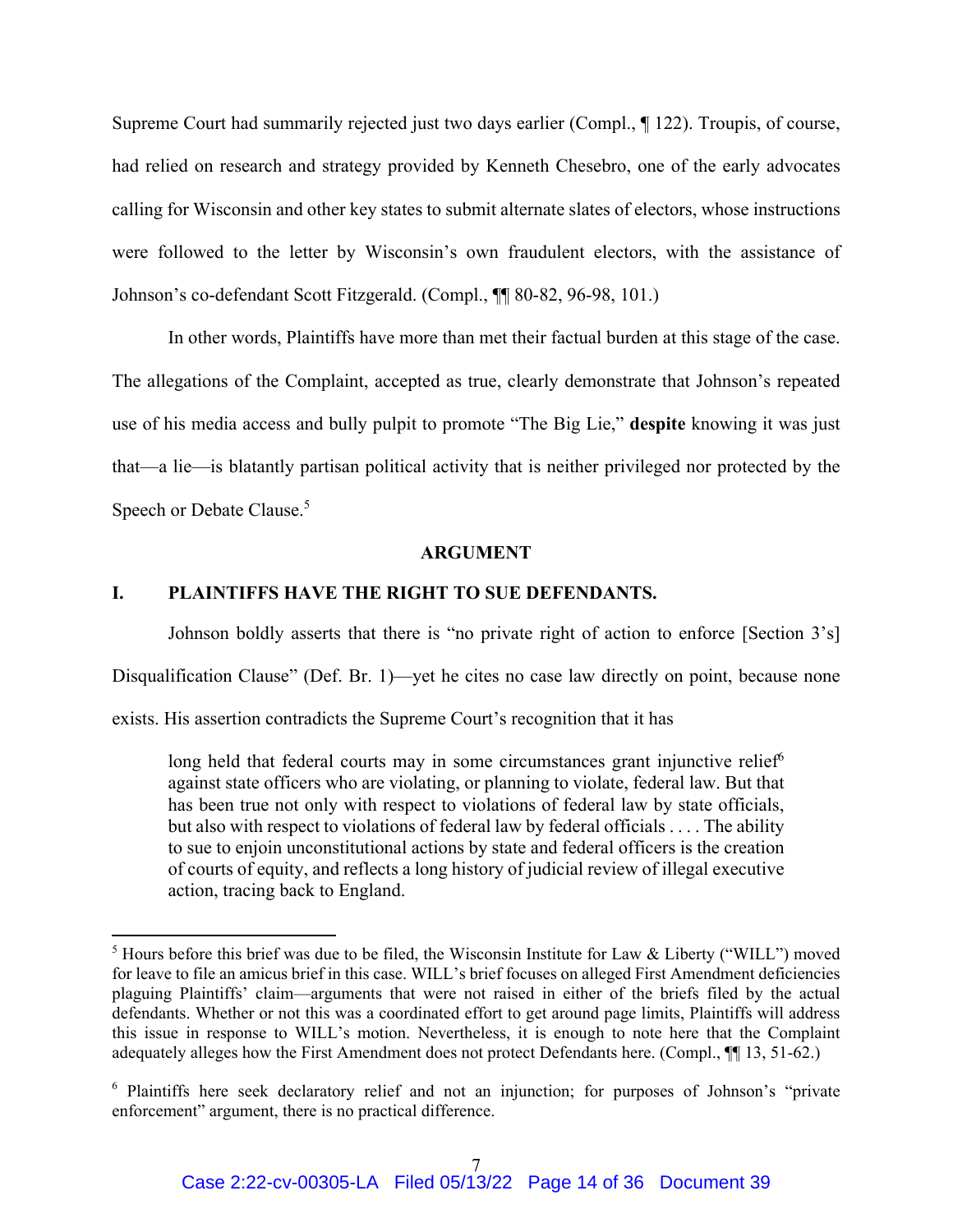*Armstrong v. Exceptional Child Ctr., Inc*., 135 S. Ct. 1378, 1384 (2015).

Consistent with this fundamental principle, federal courts have routinely ruled that individuals aggrieved by federal action that violates a Constitutional right may invoke federal jurisdiction to seek declaratory or injunctive relief against the offending federal defendants. *See, e.g*., *Smadi v. True*, Case No. 18-cv-02149-JPG, 2021 WL 2853262 at \*4-5 (S.D. Ill., July 8, 2021) (although a federal prisoner has no *Bivens* damages claim against federal prison officials for violating the First Amendment by interfering with prisoner's mail, he was entitled to seek declaratory relief for the claimed First Amendment violation); *Cable News Network, Inc. v. Trump*, No. 1:18-cv-02610-TJK, 2018 WL 9436958 at 4-5 (D.D.C., Nov. 26, 2018) (transcript of oral decision granting temporary restraining order prohibiting federal officials from revoking reporter's White House press pass because Fifth Amendment requires that due process be observed before government can restrict reporter's First Amendment rights); *Karem v. Trump*, 960 F.3d 656, 665 (D.C. Cir. 2020) (suspension of reporter's White House press pass "implicates important first amendment rights" such that district court's decision granting injunction against suspension based on Fifth Amendment's procedural protections for First Amendment rights was affirmed); *Getty Images News Services Corp. v. Dep't of Defense*, 193 F.Supp. 2d 112, 119 (D.D.C. 2002) (recognizing that First Amendment "equal access claims by the press warrant careful judicial scrutiny" but denying injunctive relief that would have granted preferential access to detention facilities at Guantanamo Bay); *JB Pictures, Inc. v. Dep't of Defense*, 86 F.3d 236, 238-40 (D.C. Cir. 1996) (recognizing First Amendment claim seeking access to military base where caskets of deceased service members were received but denying claim on merits).

The district court in *Greene v. Raffensperger*, No. 22-cv-1294-AT, 2022 WL 1136729, \*18 (N.D. Ga., April 18, 2022) expressly recognized "citizens' own First Amendment rights to file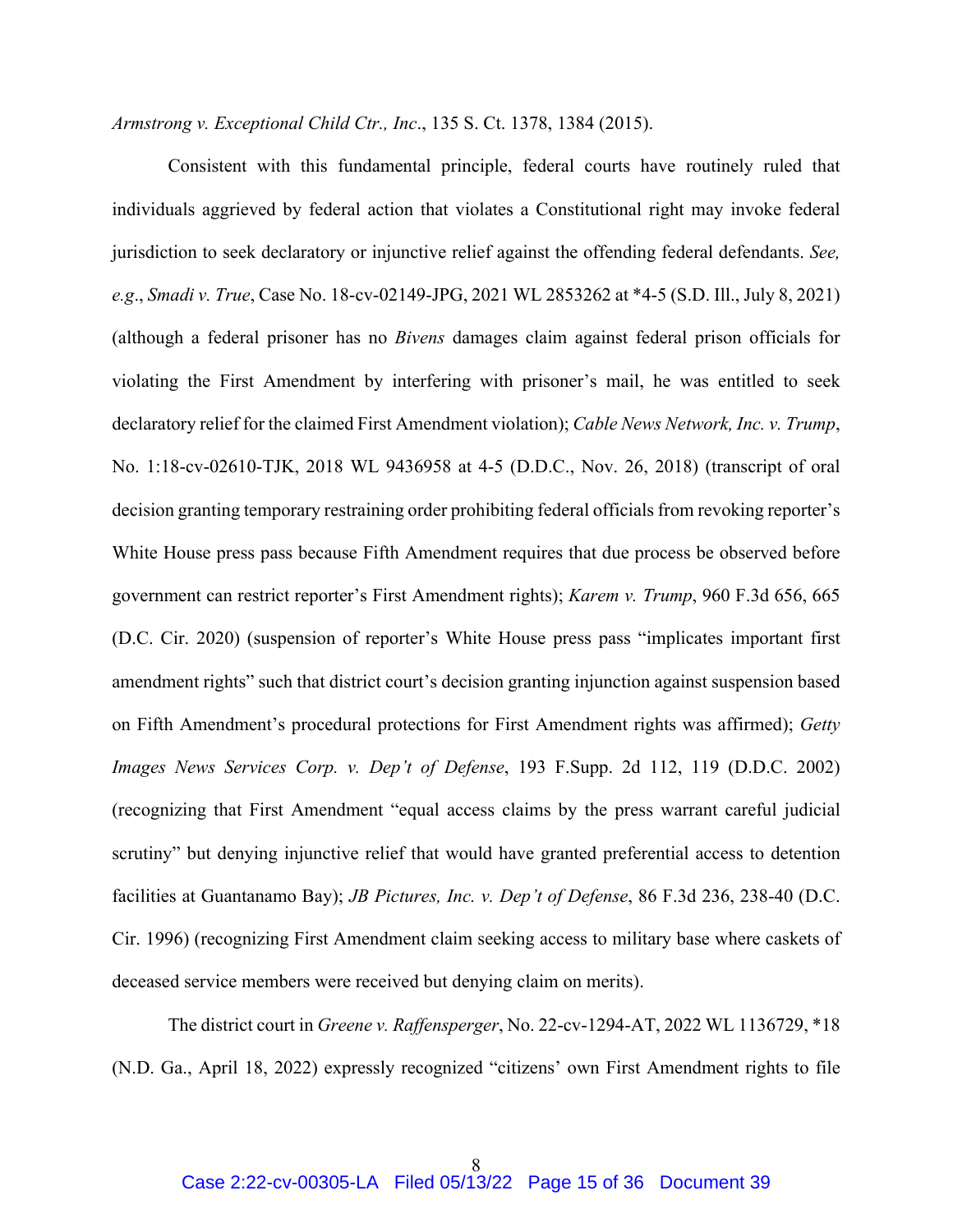complaints regarding the operation of the electoral process that the Challenge Act recognizes." The "citizens" in *Greene*, of course, raised the very same objection to Representative Marjorie Taylor Greene's presence on the ballot in Georgia that Plaintiffs are raising here against Senator Johnson: namely, that those legislators' participation in the illegal scheme to replace or ignore lawfully-chosen members of the Electoral College means that they committed insurrection within the meaning of Section 3 and therefore should be stricken from the ballot under the controlling provisions of state law. We describe additional First Amendment grounds for the Plaintiffs' claims in Section II of this brief.

Moreover, it is irrelevant that the Complaint does not mention the First Amendment. Plaintiffs are not required to plead legal theories. "A complaint should limn the grievance and demand relief. It need not identify the law on which the claim rests, and different legal theories therefore do not multiply the number of claims for relief." *N.A.A.C.P. v. Am. Fam. Mut. Ins. Co*., 978 F.2d 287, 292 (7th Cir. 1992).

The principal argument that Johnson presents to support his "no private right of action" contention (Def. Br. 8) appears to be the decision by Chief Justice Chase, sitting as a circuit court judge in *In re Griffin*, 11 F. Cas. 7 (C.C.D. Va. 1869), issued at a time when Virginia was not yet readmitted to the Union and thus was not a state. Although Johnson's brief several times cites Gerald Magliocca's magisterial article on the history of Section 3 and the amnesty statutes passed in its wake (Def. Br. 4, 9), it is easy to understand why Johnson ignores Magliocca's conclusions about the reasoning and effect of *Griffin*:

On balance, Chase's claim that Section Three was not self-enforcing [that is, that Congress was required to pass a statute before anyone could take action to classify another person as an "insurrectionist" subject to the disqualification imposed by Section 3] is unpersuasive. First. Section Three contains the same mandatory language ("No person shall") as Section One [of the Fourteenth Amendment] ("No state shall") and there is no doubt that Section One is self-executing. Second,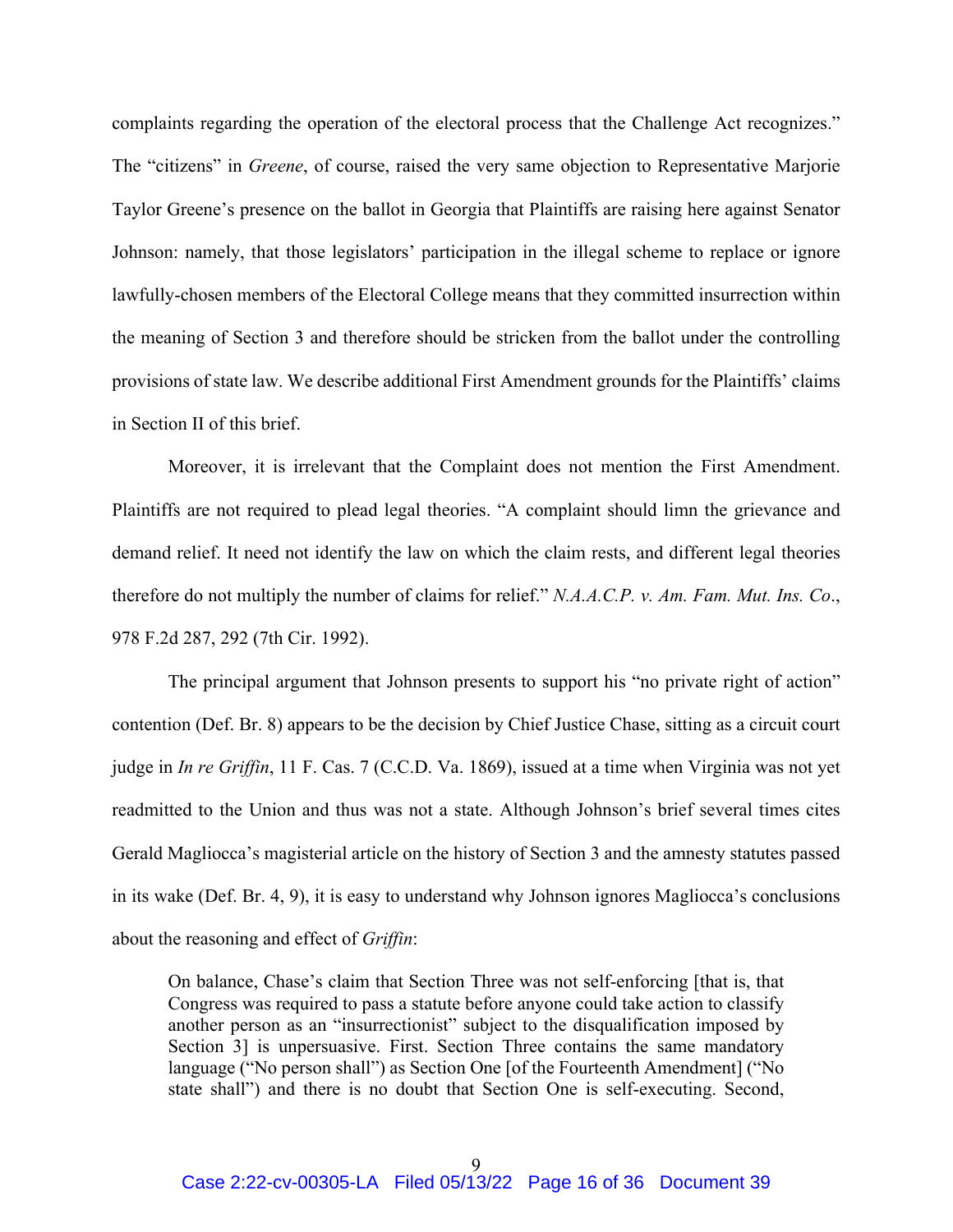nothing indicates that Congress saw Section Three as anything other than selfexecuting when the Fourteenth Amendment was drafted. Third, the practical problems that the Chief Justice sought to avoid were based on speculation. . . . Fourth, the inconsistency between the 1787 Constitution's criminal law provisions (for example, the Ex Post Facto Clause) and Section Three occur only if Section Three is characterized as a punishment, which is not the only plausible reading. Finally, the fact that Congress legislated about Section Three did not (as the Chief Justice said at one point) strongly imply that Section Three required legislation.

Gerald Magliocca, *Amnesty and Section Three of the Fourteenth Amendment*, 36 Constitutional Commentary 87, 106 (2021). And there is an even more important reason why *Griffin* cannot control here: this case is about ballot eligibility for the 2022 elections to the 118th Congress, not about Johnson's right to continue in the 117th Congress; it challenges the right to **run**, not the right to **serve**. When *Griffin* was decided in 1869, Virginia had not yet been readmitted to the Union, and thus the provisions of Article I, Section 4 granting the states broad powers to regulate and conduct elections (discussed in detail in Section III of this brief) could not have been relevant. It would be anomalous and inconsistent with our Constitutional system for a court to hold that Congress must enact legislation to govern a state's processes of administering ballot access.

### **II. PLAINTIFFS HAVE STANDING TO PURSUE THEIR CLAIMS.**

### **A. This Court May Go Beyond the Complaint to Evaluate Standing.**

"When a party raises the issue of subject matter jurisdiction, '[t]he district court may properly look beyond the jurisdictional allegations of the complaint and view whatever evidence has been submitted on the issue to determine whether in fact subject matter jurisdiction exists.'" *Fauley v. Drug Depot, Inc*., 204 F.Supp. 3d 1008, 1009 (N.D. Ill. 2016) (quoting *Evers v. Astrue*, 536 F.3d 651, 656-57 (7th Cir. 2008)); *see also Capitol Leasing Co. v. F.D.I.C*., 999 F.2d 188, 191 (7th Cir. 1993); *Donovan v. Eagleson*, 484 F.Supp. 3d 552, 555 (N.D. Ill. 2020). Like his codefendants, Johnson moves under Fed. R. Civ. P. 12(b)(1), asserting that the lack of standing deprives this Court of subject matter jurisdiction. "The burden of proof on a 12(b)(1) issue is on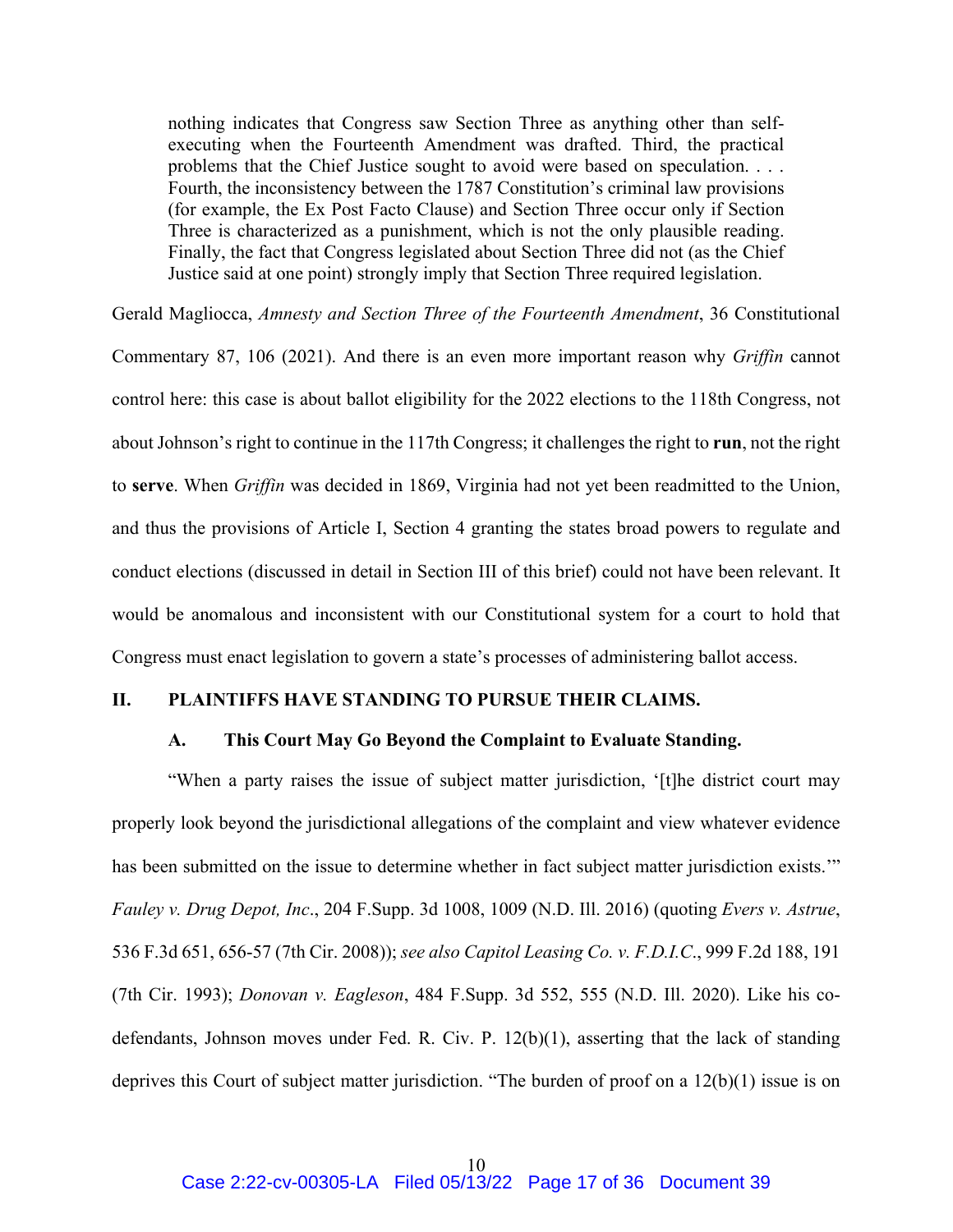the party asserting jurisdiction . . . . [a]nd the court is free to weigh the evidence to determine whether jurisdiction has been established." *United Phosphorus, Ltd. v. Angus Chemical Co*., 322 F.3d 942, 946 (7th Cir. 2003), *overruled on other grounds*, *Minn-Chem, Inc. v. Agrium, Inc.,* 683 F.3d 845 (7th Cir. 2012).

### **B. Plaintiffs' Status as Activist Voters Asserting Their First Amendment Rights Establishes That They Have Standing.**

All ten Plaintiffs filed declarations (Dkt. 24-34) supporting Plaintiffs' arguments opposing the motion to dismiss filed by Fitzgerald and Tiffany, $\frac{7}{7}$  presenting facts that summarize their interests in bringing this suit and explaining why allowing Defendants to remain on the ballot for 2022 elections causes Plaintiffs to suffer injuries that a favorable decision from this Court will remedy. We rely on those declarations in opposing Johnson's motion as well.

For purposes of deciding the threshold standing issue in this case, two sets of facts from the Plaintiffs' declarations are dispositive. First, because Defendants continue to flout Section 3 by insisting on running for re-election notwithstanding their involvement in and promotion of the insurrection against the 2020 election results, Plaintiffs must divert time and effort that they would have otherwise devoted to activism and persuasion on substantive policy issues to combating "The Big Lie" and explaining to voters that Defendants should not be on the ballot at all. (Stencil Decl. ¶ 4; Russler Decl. ¶ 5; Mueller Decl. ¶¶ 4-5; Maranto Decl. ¶¶ 4-5; Lisi Decl. ¶¶ 5-6; Kurz Decl.

 $<sup>7</sup>$  Not only does the law allow evidence beyond the pleadings to be submitted and considered on a Rule</sup> 12(b)(1) motion challenging standing through a lack of subject matter jurisdiction, in this Circuit "[a] motion to dismiss for lack of standing should not be granted unless there are no set of facts consistent with the complaint's allegations that could establish standing." *Lac Du Flambeau Band of Lake Superior Chippewa Indians v. Norton*, 422 F.3d 490, 498 (7th Cir. 2005). Plaintiffs' declarations submitted with this brief are entirely consistent with their Complaint; by filing them, Plaintiffs have aided the Defendants and the Court by presenting specific and sworn factual evidence when, under *Lac Du Flambeau*, they could simply have asserted those facts in this brief. Even if this were not enough, Plaintiffs could amend the Complaint as of right to include all of the facts stated in their declarations. Against this background, any result other that proceeding directly to the merits of Defendants' challenge to standing based on the facts of record is empty formalism.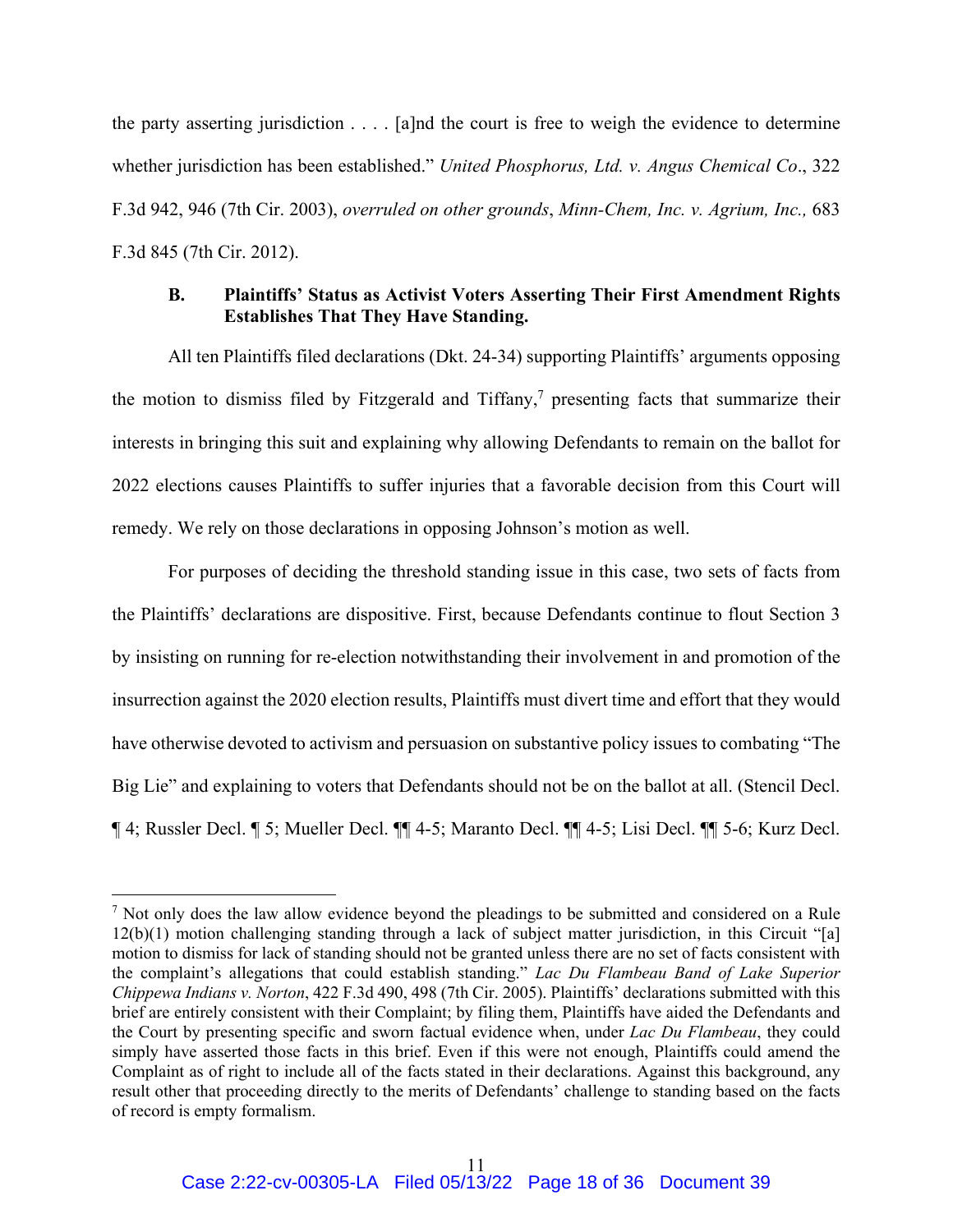¶ 5; DeMuth Decl. ¶ 5; DeMain Decl. ¶¶ 4-6; Botsford Decl. ¶¶ 5-6; Bechen Decl. ¶ 5.) Second, their actions in bringing this lawsuit—and in taking a favorable decision from this Court to other forums if that becomes necessary—implicate their First Amendment right to petition for redress of grievances.

The Supreme Court has made clear that the First Amendment "has its fullest and most urgent application precisely to the conduct of campaigns for political office." *Monitor Patriot Co. v. Roy*, 401 U.S. 265, 272 (1971). "[T]he First Amendment safeguards an individual's right to participate in the public debate through political expression and political association." *McCutcheon v. Fed. Election Comm'n*, 572 U.S. 185, 203 (2014). Plaintiffs prefer to devote their time to persuading fellow citizens to support their positions on important substantive political issues, but Johnson's potential presence on the ballot for the 2022 elections compels Plaintiffs to spend time discussing and debating Johnson's inflammatory lies and insurrectionist actions, rather than the important substantive public policy issues they would prefer to discuss.

In addition, the First Amendment protects a separate, vital right that supports Plaintiffs' claims in this case: the right to petition the government for redress of grievances. "The right of access to the courts is indeed but one aspect of the right of petition." *California Motor Transp. Co. v. Trucking Unlimited*, 404 U.S. 508, 510 (1972). In *Bill Johnson's Restaurants, Inc. v. NLRB*, 461 U.S. 731, 743 (1983), the Supreme Court identified "the [F]irst [A]mendment interests in private litigation—compensation for violated interests, the psychological benefits of vindication, public airing of disputed facts[.]" Violation of these interests demonstrates injury-in-fact. Indeed, the district court in *Greene* recognized "citizens' own First Amendment rights to file complaints regarding the operation of the electoral process that the Challenge Act recognizes." 2022 WL 1136729 at \*18.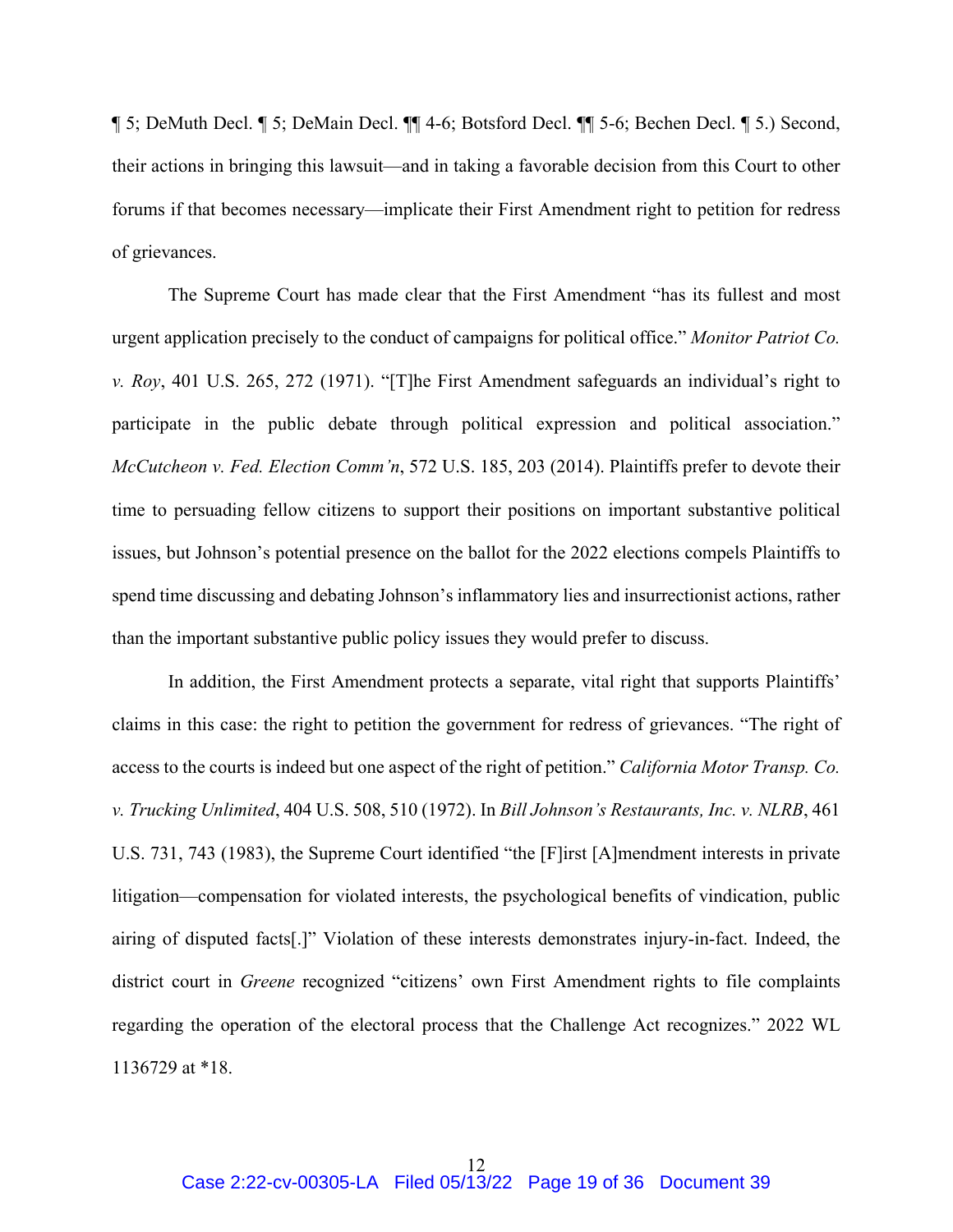### **C. Standing is Not a Hypertechnical Requirement That Provides an Excuse to Close Courthouse Doors.**

#### 1. A Widely Shared Injury Can Be "Particularized."

The law is clear that a widely shared injury can support standing, so long as the requirements of the injury-in-fact test are met. For example, in *Public Citizen v. U.S. Department of Justice*, 491 U.S. 440 (1989), the Supreme Court ruled that a widespread injury established standing: "The fact that other citizens or groups of citizens might make the same complaint after unsuccessfully demanding disclosure under FACA does not lessen appellants' asserted injury, any more than the fact that numerous citizens might request the same information under the Freedom of Information Act entails that those who have been denied access do not possess a sufficient basis to sue." *Id.* at 449-50.

### 2. Even Minor Injuries Fully Establish Standing.

Injuries that many people might describe as minor suffice to show standing: "The defendants claim that [plaintiff's] injury is insubstantial, but the 'injury-in-fact necessary for standing need not be large, an identifiable trifle will suffice.'" *Sierra Club v. Franklin County Power of Illinois, LLC*, 546 F.3d 918, 925 (7th Cir. 2008) (quoting *LaFleur v. Whitman*, 300 F.3d 256, 270 (2d Cir. 2002)); *see also Doe v. County of Montgomery*, 41 F.3d 1156, 1159 (7th Cir. 1994) ("[A]n identifiable trifle is enough for standing to fight out a question of principle . . . .").

Courts routinely find an "injury," and thus standing, when a defendant's unlawful actions cause a plaintiff to undergo inconvenience, even if that inconvenience is very brief and even if the inconvenience is a product of the plaintiff's own choices. For example, a woman who was unlawfully ejected from an auditorium for five minutes by law enforcement officers suffered an injury sufficient to give her standing: "The Court believes that the five minute timespan that [plaintiff] was barred from the auditorium does not render her legally protected interest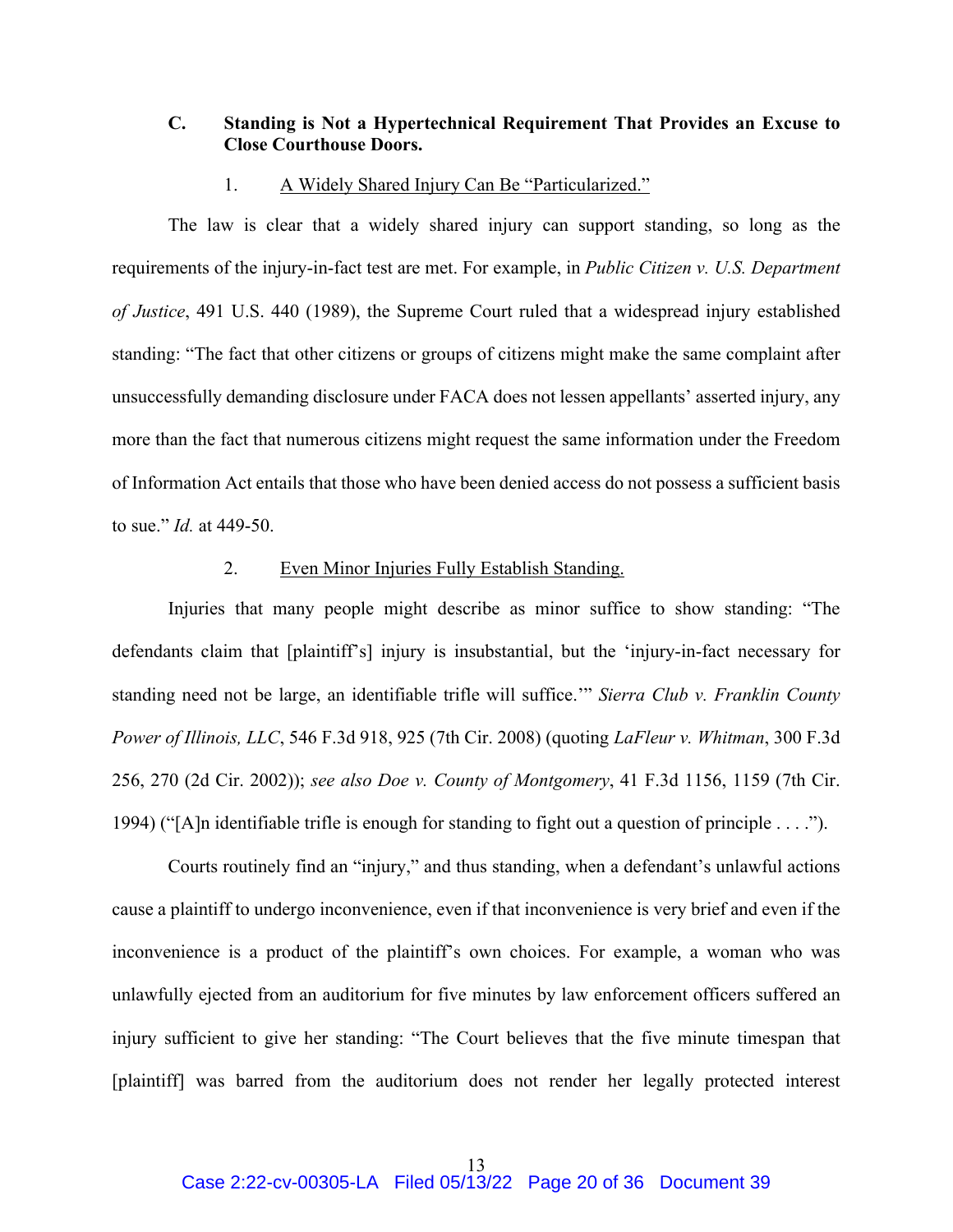insubstantial." *Marshall v. Town of Merrillville*, 228 F. Supp. 3d 853, 862 (N.D. Ind. 2017). *See also Leung v. XPO Logistics, Inc.*, 164 F. Supp. 3d 1032, 1036-37 (N.D. Ill. 2015) (finding standing based on the plaintiff's voluntary participation in a short telephone survey that the plaintiff claimed violated a federal statute).

The principle that small injuries support Article III standing applies with full force to First Amendment claims. In *American Civil Liberties Union v. City of St. Charles*, 794 F.2d 265 (7th Cir. 1986), the plaintiffs argued they had standing to bring a challenge under the First Amendment's Establishment Clause to a city's placement of a large lighted cross on a public building because "they have been led to alter their behavior—to detour, at some inconvenience to themselves, around the streets they ordinarily use." *Id*. at 268. The Seventh Circuit held that this inconvenience gave them standing:

The curtailment of their use of public rights of way is similar to the alleged curtailment of the plaintiffs' use of the national parks in *United States v. SCRAP* [citation omitted]. The cost in this case is no doubt slight, but it was even slighter in *SCRAP*, and the willingness of plaintiffs (or even just one of them) to incur a tangible if small cost serves to validate, at least to some extent, the existence of genuine distress and indignation, and to distinguish the plaintiffs from other objectors to the alleged establishment of religion by St. Charles.

*Id*. The *St. Charles* court also ruled that it was irrelevant that the plaintiffs had subjected themselves

to the detour. *Id*. at 268-69.

# 3. Diversion of Time and Resources Establishes an Injury for Standing Purposes.

*St. Charles* also follows the rule in First Amendment cases that plaintiffs who incur inconvenience, lost time, or expense because of an alleged violation of the First Amendment have standing. *Id*. Most often, such "diversion of resources" claims are advanced by organizations rather than individuals. For example, in *Crawford v. Marion County Election Board*, 472 F.3d 949 (7th Cir. 2007), the Seventh Circuit held that the Democratic Party had standing to challenge a voter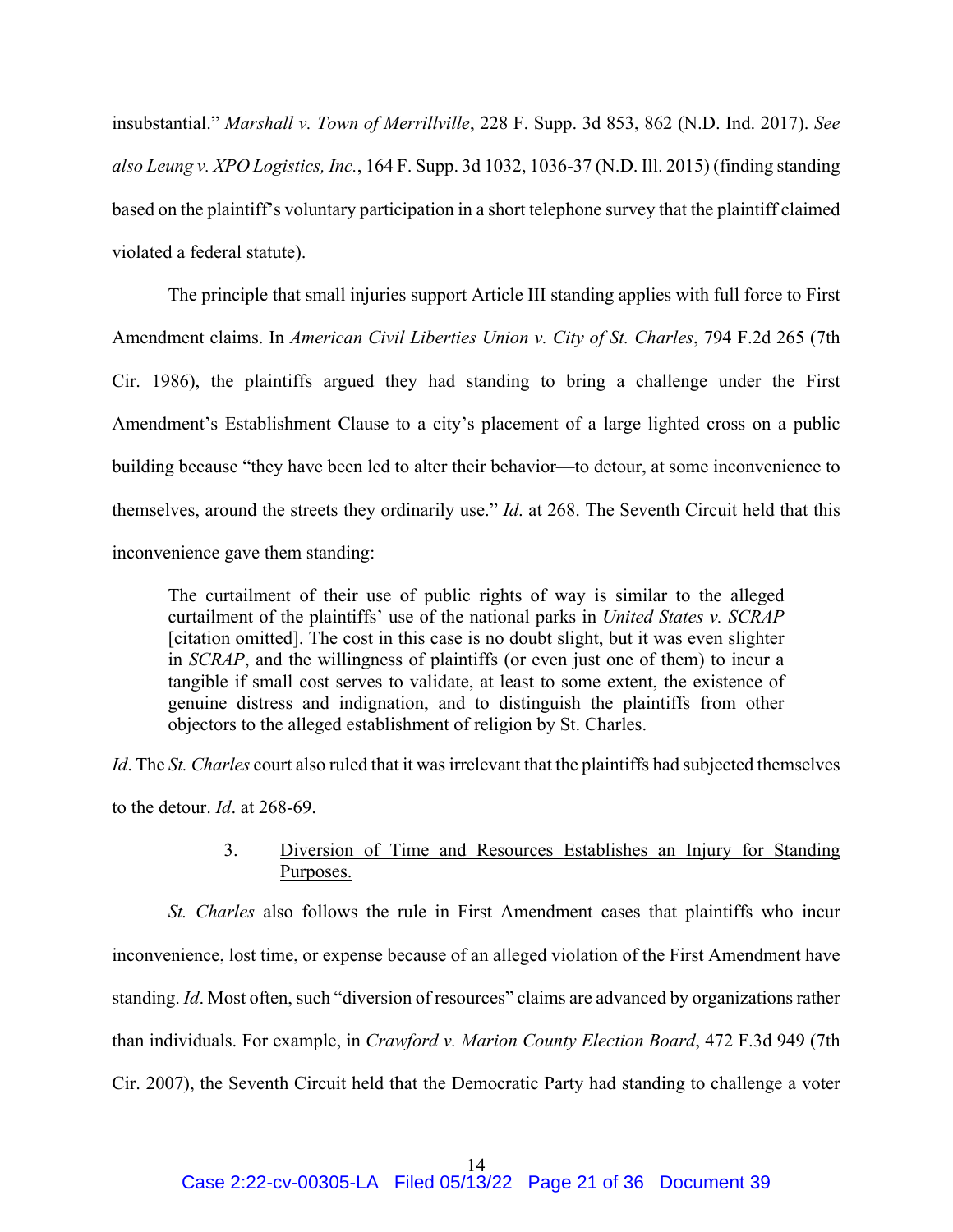identification law because the law "injures the [party] by compelling [it] to devote resources to getting to the polls those of its supporters who would otherwise be discouraged by the new law from bothering to vote." *Id*. at 951.8

In another organizational standing case, *Common Cause Indiana v. Lawson*, the Seventh Circuit held that the plaintiff, an organization that promoted the right to vote, had standing because a state law that purged voter rolls required the plaintiff to spend time, resources and money challenging the law and helping voters who had been incorrectly removed remedy the errors. 937 F.3d 944, 950-51 (7th Cir. 2019). "We are not alone in this assessment. Our sister circuits have upheld the standing of voter-advocacy organizations that challenged election laws based on similar drains on their resources. Like us, they have found that the organizations demonstrated the necessary injury in fact in the form of the unwanted demands on their resources." *Id*. at 952.

Notably, the concurring opinion of Judge Brennan in *Common Cause* recognizes that "[t]he test for organizational standing . . . is the same as that for any other plaintiff: Has the plaintiff demonstrated a concrete, particularized injury to its own interests, or is it complaining of a generalized grievance shared broadly with other members of the public?" *Id*. at 964. This makes perfect sense: individuals, like organizations, can be required by the unlawful actions of a defendant to spend time or devote resources in ways that impair their objectives or cause them to do something they would prefer not to do. Thus, the "diverted resources" rationale of *Crawford*, *Common Cause*, and other organizational standing cases applies with full force to support Plaintiffs' arguments for standing here.

<sup>&</sup>lt;sup>8</sup> Notably, *Crawford* also affirms the principle that even a slight detriment is enough to establish standing: "The fact that the added cost has not been estimated and may be slight does not affect standing, which requires only a minimal showing of injury." 472 F.3d at 951.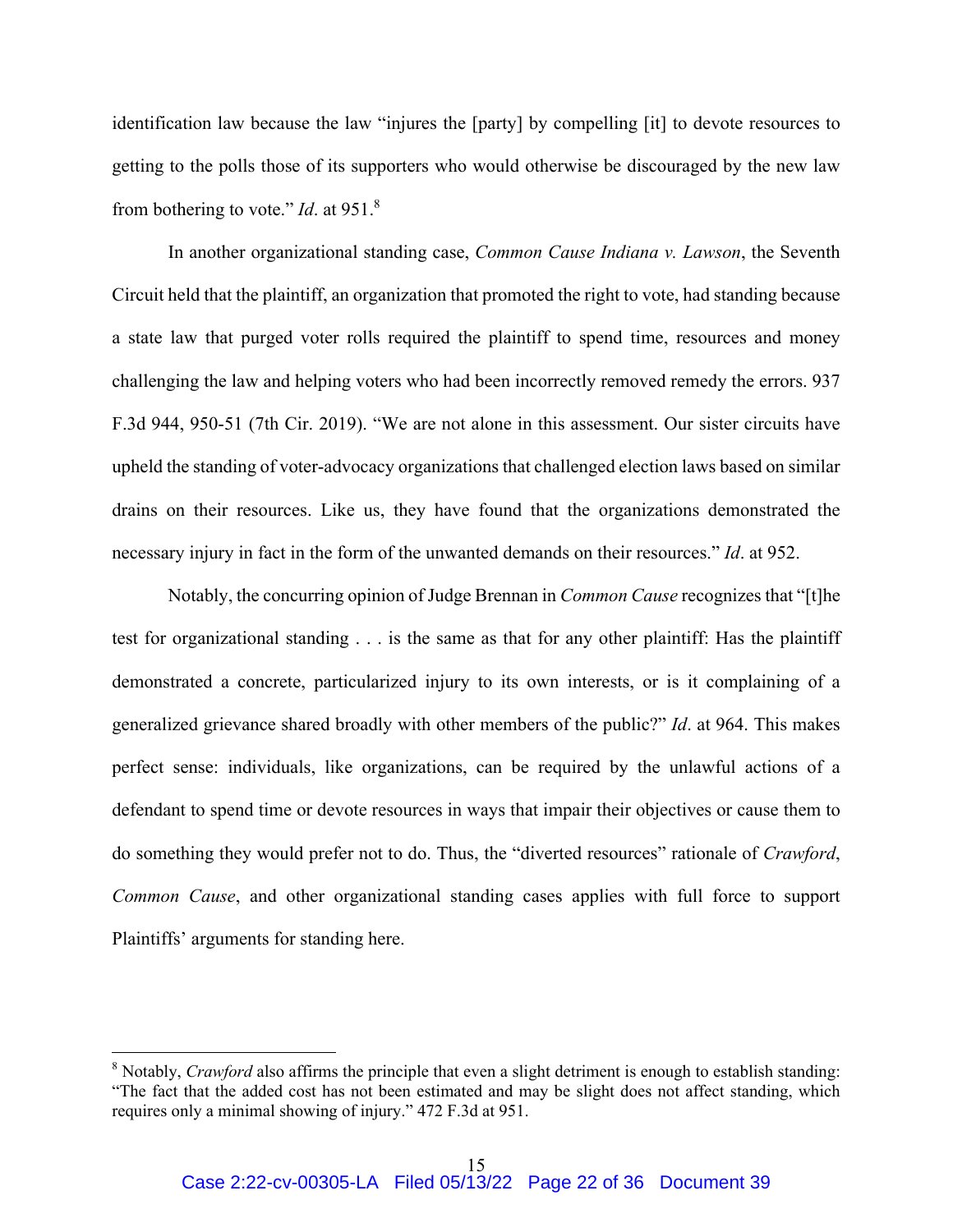#### **D. Plaintiffs Establish Injury-In-Fact.**

Based on these standards, Plaintiffs have shown injury-in-fact. First, they have lost time and resources because Johnson insists on running in the 2022 election cycle despite his participation in acts of insurrection against the Constitution and the United States. In the eloquent words of Plaintiff Margaret DeMuth:

As a result of the actions of Defendants that discredit the offices they hold, I am compelled to devote time and effort in my political activity to assuring that my fellow citizens are educated on these matters in addition to policy topics. This additional effort is necessary in order to help people feel that citizen action such as voting is worth their time. In recent months of phoning and canvassing neighbors to talk about voting and to learn about what matters to them, I am hearing a fervent concern that politicians are corrupt and cannot be trusted. This detracts from the essential work of understanding the choices that impact voters in the 2022 and future elections. This burden would be greatly relieved if Senator Johnson and Representatives Fitzgerald and Tiffany were disqualified from the ballot.

(DeMuth Decl. ¶ 5; *see also* Stencil Decl. ¶¶ 4-5; Russler Decl. ¶ 5; Mueller Decl. ¶¶ 4-5; Maranto Decl. ¶¶ 4-5; Lisi Decl. ¶¶ 6-7; Kurz Decl. ¶¶ 4-5; DeMain Decl. ¶ 4; Botsford Decl. ¶¶ 5-6; Bechen Decl.  $\P$  5-6.) This lost-time and lost-resources injury is exactly the same kind of harm found sufficient to confer standing in *St. Charles*, *Crawford*, *Common Cause*, *Marshall*, and *Leung*: because of unlawful conduct by defendants, plaintiffs felt compelled to devote time and resources to dealing with the effects of defendants' conduct rather than on activities they would have preferred to be involved in. Nothing more is required.

Plaintiffs also prove injury-in-fact through this lawsuit and other proceedings they may have to bring if they succeed here. The filing of a challenge to a political candidate's placement on a ballot based on that candidate's involvement in insurrection is protected by the First Amendment. *Greene* recognizes "citizens' own First Amendment rights to file complaints regarding the operation of the electoral process that the Challenge Act recognizes." 2022 WL 1136729 at \*18. It does not matter that the district court in *Greene* recognized this right in the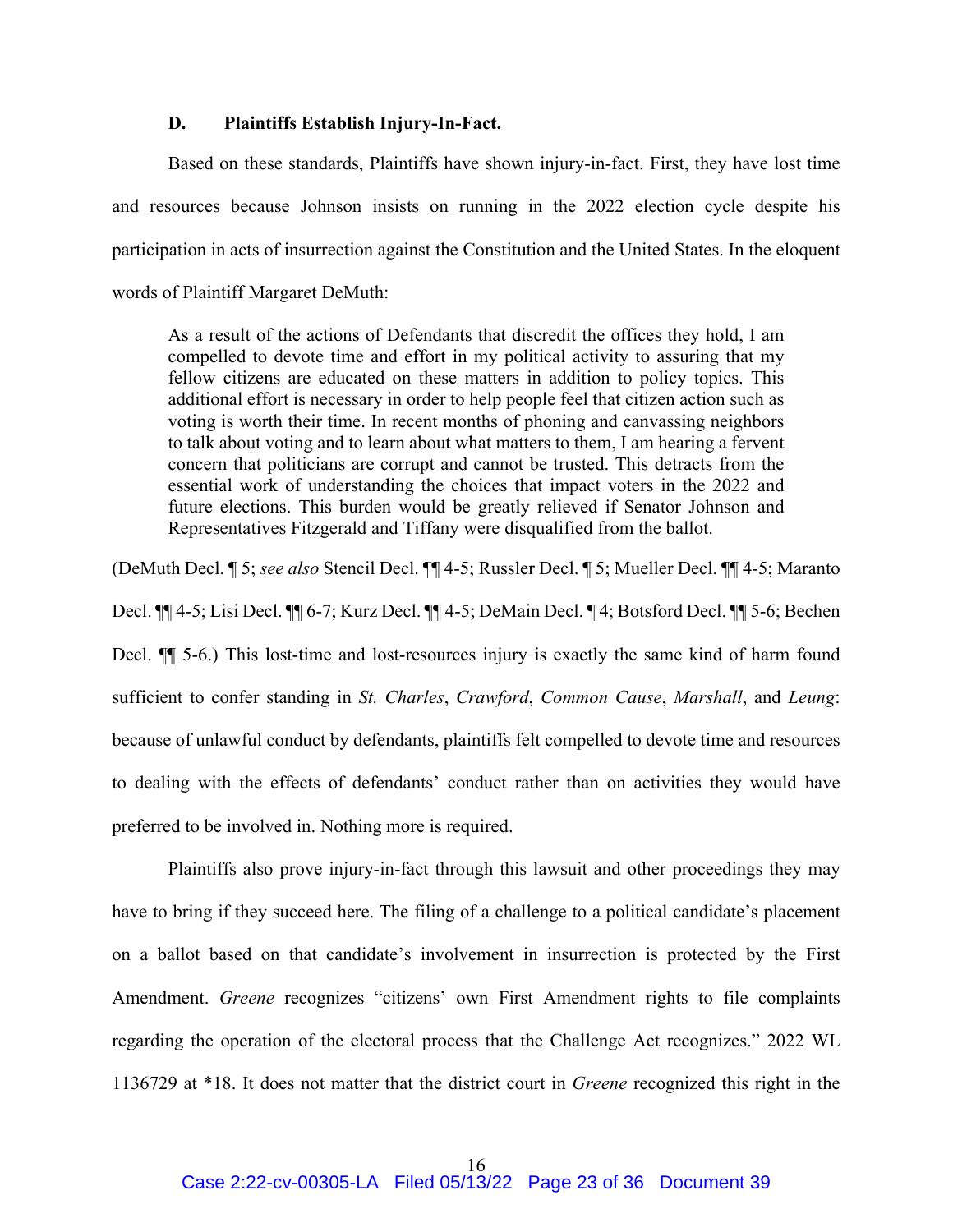context of a challenge mounted in the Georgia administrative process.<sup>9</sup> If Plaintiffs prevail on the merits of this case and Johnson does not amend his Declaration of Candidacy to make his representations about eligibility required by Wis. Stat. §8.21(2)(c) accurate, then Plaintiffs will initiate proceedings before the Wisconsin Election Commission ("WEC") or the state courts of Wisconsin to enforce this Court's judgment. As we demonstrate in greater detail in Section III of this brief and in our opposition to the motion to dismiss filed by Johnson's co-defendants (Dkt. 23, pp. 22-28), enforcing a judgment from this Court in Plaintiffs' favor in some other forum does not transform this case into a quest for an advisory opinion. Nor does it diminish the injury that plaintiffs have suffered.

### **E. Plaintiffs Assert a Causal Relationship Between Defendants' Insurrectionist Acts and Their Injuries.**

The second element of Article III standing requires Plaintiffs to demonstrate "a causal connection between the injury and the conduct complained of—the injury has to be 'fairly . . . trace[able] to the challenged action of the defendant, and not . . . th[e] result [of] the independent action of some third party not before the court." *Lujan v. Defenders of Wildlife*, 504 U.S. 555, 560 (1992). Plaintiffs filed this case as a direct consequence of Johnson's running for re-election to Congress despite his insurrectionist conduct. Although the conspiracy that Johnson helped orchestrate involved many other people, Plaintiffs are not suing those other people. They are suing the three individuals whose presence on the ballot is causing **them** to spend time explaining to

<sup>&</sup>lt;sup>9</sup> Plaintiffs did not bring this challenge before WEC in the first instance because they have no rights to discovery under Wis. Stat. §5.05(2m) and no control over the investigation conducted into a complaint under Wis. Stat. §5.05(2). Further, Wis. Stat. §5.06 does not authorize a complaint because, as of now, no "election official" has acted or failed to act with respect to Defendants' ballot eligibility. In any event, even if WEC were empowered to adjudicate Plaintiffs' Constitutional claims, they are still entitled to a federal forum for those claims. *See Zwickler v. Koota*, 389 U.S. 241, 248 (1967).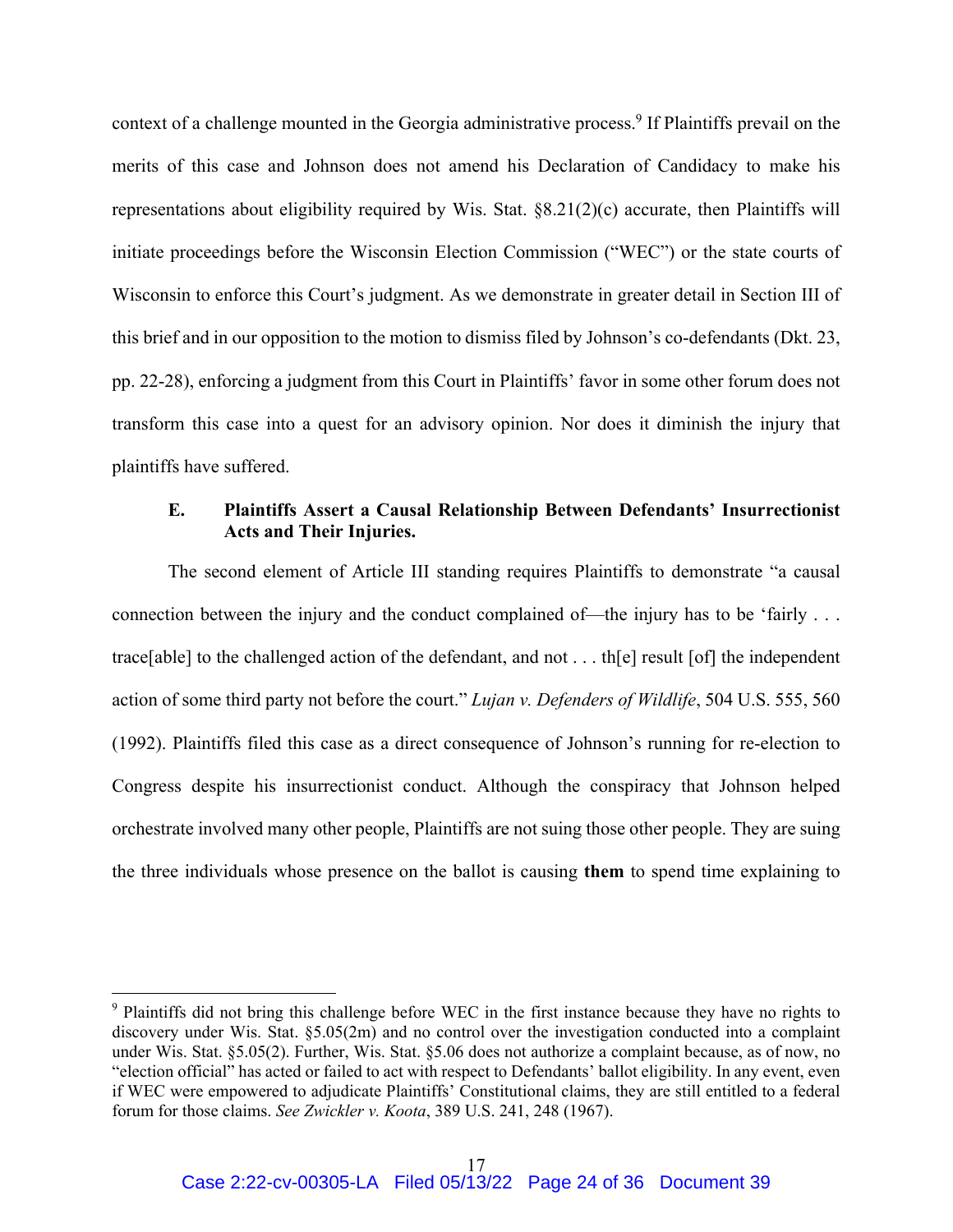voters the grievous harm that was done by Defendants' participation in the insurrection. The requisite causal relationship is present.

#### **F. Plaintiffs Assert Injuries that This Court Can Redress.**

The redressability requirement of standing requires that Plaintiffs "only show that the requested relief will likely cure the alleged injury . . . . Put differently, the plaintiffs must show that they would benefit in a tangible way from the district court's intervention." *Krislov v. Rednour*, 226 F.3d 851, 858 (7th Cir. 2000). "[E]ven if [Plaintiffs] would not be out of the woods, a favorable decision would relieve their problem 'to some extent,' which is all the law requires." *Consumer Data Indus. Ass'n v. King*, 678 F.3d 898, 903 (10th Cir. 2012).

Depending on how Johnson responds to a decision in Plaintiffs' favor, that decision alone might give Plaintiffs everything they want. As part of his Declaration of Candidacy required by Wisconsin law, Johnson must swear under oath that he "otherwise qualif[ies] for office if nominated and elected." Wis. Stat. §8.21(2)(c). If this Court issues a judgment that Johnson engaged in insurrection in violation of Section 3 of the Fourteenth Amendment, he will be ineligible to hold the offices to which he seeks re-election. Such a judgment should cause Johnson to amend his Declaration of Candidacy to reflect his ineligibility. "A declaratory judgment should be sufficient, as no government official—including the President—is above the law, and all government officials are presumed to follow the law as has been declared." *Knight First Amendment Inst. at Columbia Univ. v. Trump*, 302 F.Supp. 3d 541, 549 (S.D.N.Y. 2018), *cert. granted, judgment vacated on other grounds sub nom. Biden v. Knight First Amendment Inst. at Columbia Univ.*, 141 S.Ct. 1220 (2021).

Alternatively, Johnson might not voluntarily admit that he is ineligible for office even if this Court rules in Plaintiffs' favor. Depending on Johnson's course of action after entry of judgment, Plaintiffs could seek to enforce the judgment in proceedings before the WEC or a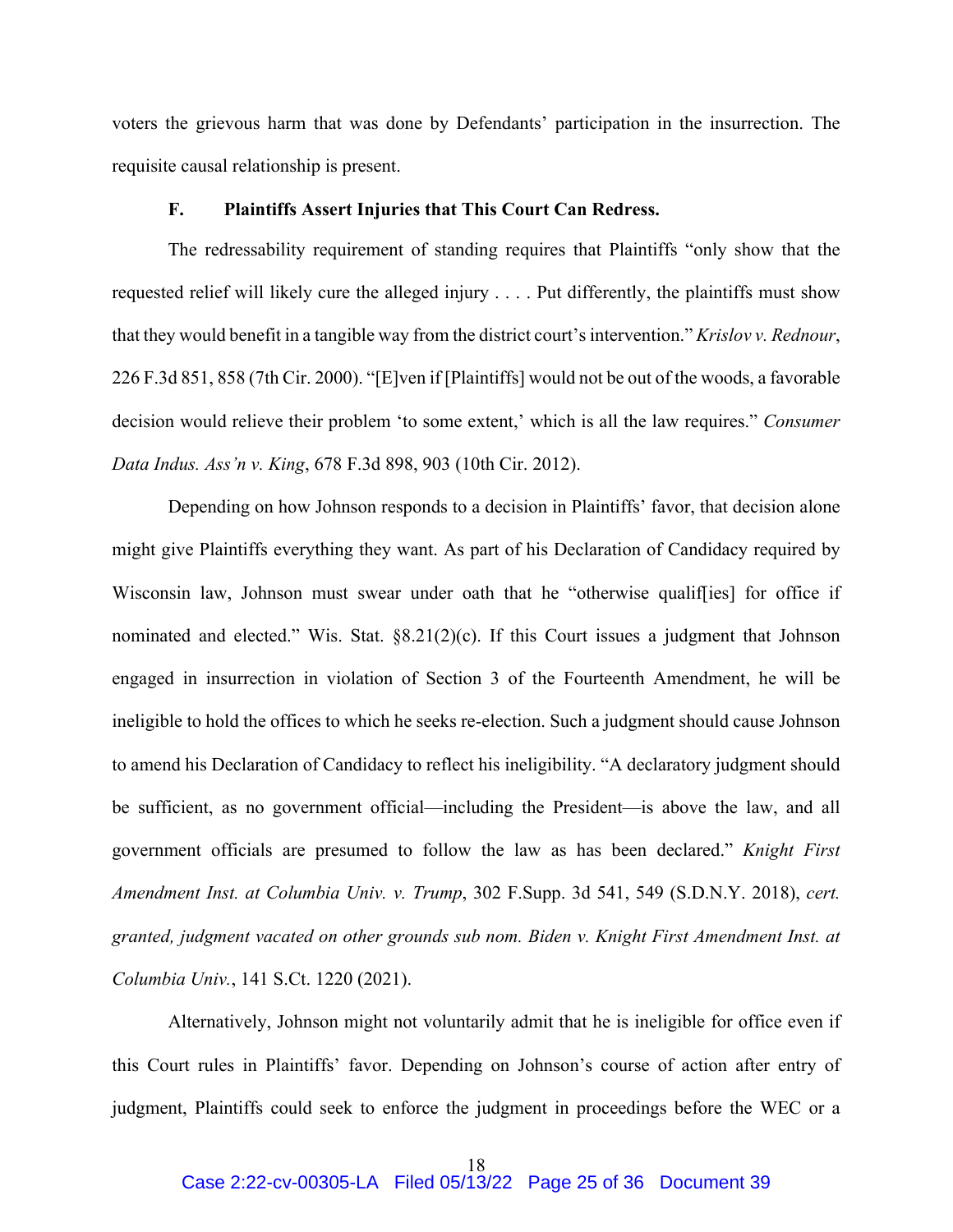Wisconsin circuit court. This Court's judgment would have a preclusive effect before another tribunal because this case gives Defendants a full opportunity to litigate the issue whether they violated Section 3 of the Fourteenth Amendment. *See, e.g., Matrix IV, Inc. v. Am. Nat'l Bank & Trust Co.*, 649 F.3d 539, 547 (7th Cir. 2011). That preclusive effect, in turn, is sufficient to make Plaintiffs "benefit in a tangible way" under *Krislov* from a decision in their favor, and thus also sufficient to establish redressability.

Plaintiffs have standing to proceed.

### **III. ARTICLE I, SECTION 5 OF THE CONSTITUTION DOES NOT DIVEST THIS COURT OF JURISDICTION.**

Like his co-defendants, Johnson asserts that the Court lacks jurisdiction to hear this case because Article I, Section 5 of the Constitution (the "Qualifications Clause") vests exclusive authority in Congress to disqualify **its members**. (Def. Br. 12-15.) Just as Johnson does in the brief supporting his motion (Def. Br. 11), Plaintiffs seek to avoid repeating arguments from previously filed briefs so in the first instance Plaintiffs refer and incorporate by reference Section II of their opposition brief to the motion to dismiss filed by Congressmen Fitzgerald and Tiffany (Dkt. 23, pp. 16-22) in response to Johnson's argument under the Qualifications Clause. But some level of summary will help make sense of Johnson's arguments.

Just like Fitzgerald and Tiffany's invocation of the Qualifications Clause, Johnson wrongly assumes that Plaintiffs seeks to have him expelled from membership in the 117th Congress due to his violation of Section 3 of the Fourteenth Amendment. But this case is about Johnson's right to access the ballot in the 2022 election and to become part of the 118th Congress next year. As Plaintiffs amply demonstrate in opposition to Fitzgerald and Tiffany's motion to dismiss, ballot access is a matter primarily governed by state law pursuant to Article I, Section 4 of the U.S. Constitution, a provision Johnson fails to mention anywhere in his brief. As a candidate, Johnson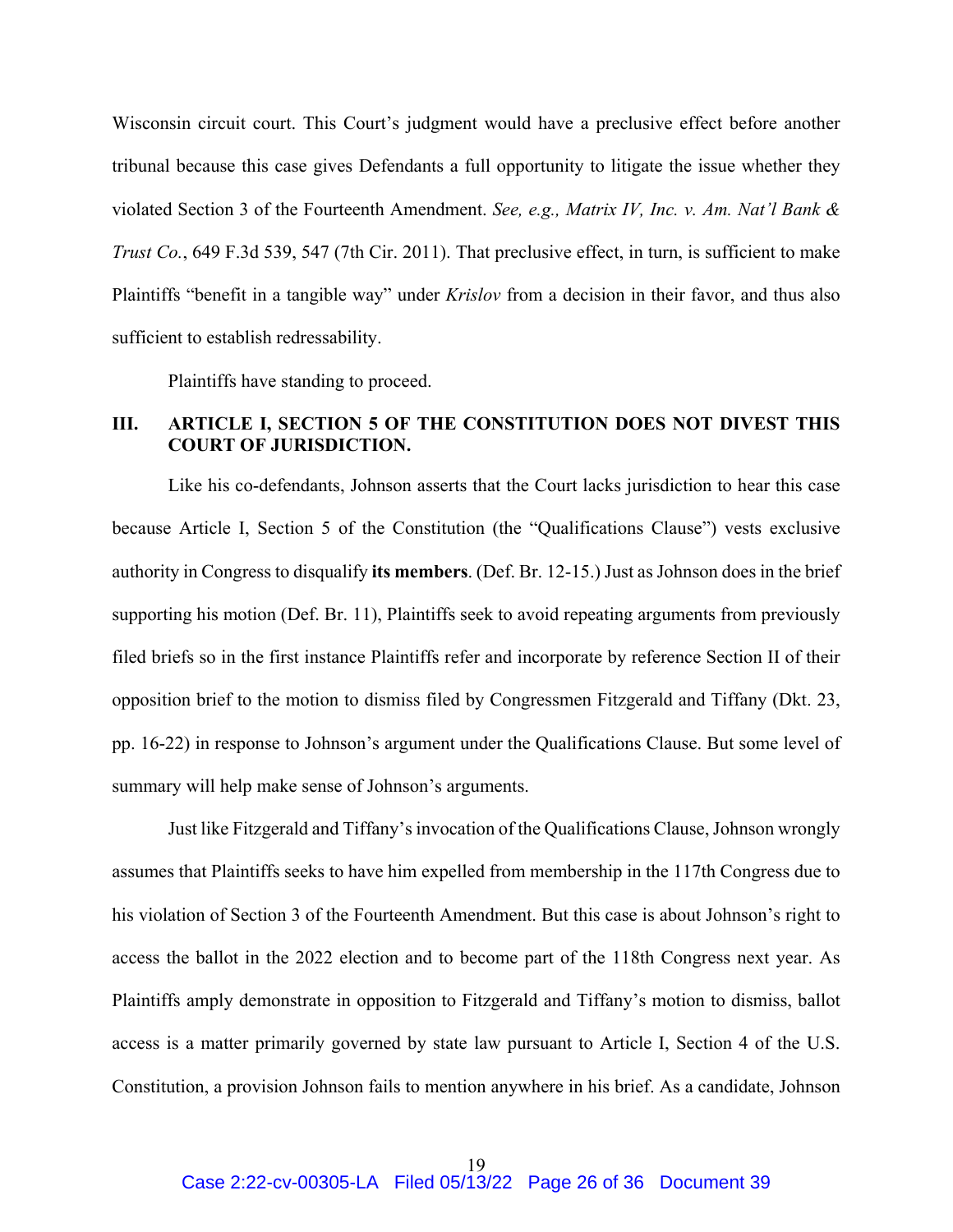must file by June 1, 2022 his "Declaration of Candidacy" with the Wisconsin Elections Commission ("WEC") swearing under oath that he is qualified to run for the Senate. *See* Wis. Stat. §8.21(2)(a-c). By adjudicating the qualification issue, this Court—the tribunal best situated to address a federal constitutional question—can enter a judgment that is personal to Johnson affecting what he can (or cannot) declare in this statutorily-required Declaration of Candidacy.<sup>10</sup>

Johnson's reliance on cases that affirm Congress' right to be the sole authority on its membership once an election occurs (Def. Br. 12-13) are thus of no moment. For example, *Powell v. McCormack* involved a dispute over Adam Clayton Powell's right to be seated in the U.S. House of Representatives due to various allegations of misconduct and the authority of Congress under Article I, Section 5 to take action **after** Powell had been elected. 395 U.S. 486, 489 (1969). Similarly, *Barry v. U.S. ex rel. Cunningham*, 279 U.S. 597, 619 (1929) implicated the U.S. Senate's power to issue subpoenas under Article I, Section 5 to adjudicate an assertion of someone "claiming the right of membership" to the Senate **after** an election because the Qualifications Clause empowered the body to be the judge of "the elections, returns and qualifications of its 'members'." The decisions affirming the role of Congress under Article I, Section 5 in *Morgan v. United States*, 801 F.2d 445, 447 (D.D.C. 1986) and *McIntyre v. Fallahay*, 766 F.2d 1078, 1081 (7th Cir. 1985) are equally unremarkable: no one disputes that Congress can refuse to seat someone elected or expel them from the body pursuant to Article I, Section 5 **after** an election occurs.11 The

<sup>&</sup>lt;sup>10</sup> We refer the Court to **Exhibit B** to Plaintiffs' Brief in Opposition to Motion to Dismiss of Defendants Thomas P. Tiffany and Scott L. Fitzgerald, which is the Declaration of Candidacy form Johnson (and his co-defendants) must complete to obtain access to a Wisconsin ballot this fall. (Dkt. 23, Ex. B.) As of May 11, 2022, neither Johnson nor Congressman Fitzgerald had filed their declarations, even though Congressman Tiffany had. *See* WEC Candidate Tracker, https://elections.wi.gov/sites/elections/files/2022- 05/Candidates%20Tracking%20By%20Office%20as%20of%205.11.2022.pdf, last accessed May 13, 2022.

<sup>&</sup>lt;sup>11</sup> Of course, in Johnson's zeal to express the plenary authority of Congress, he forgets to qualify that the body's authority to adjudicate and serve as the arbiter of membership after an election is itself subject to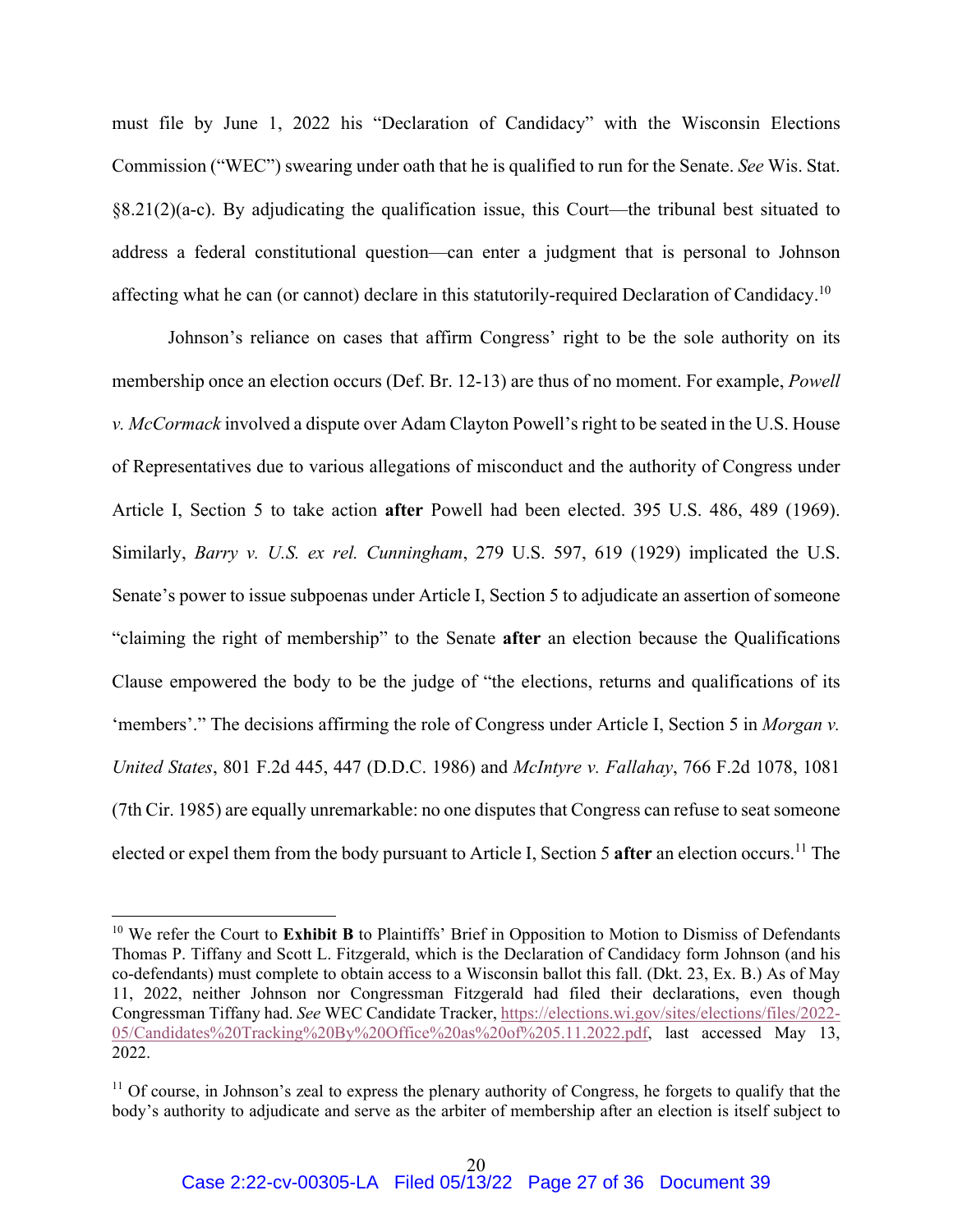Sixth Circuit's undeveloped decision in *Lyons v. Sundquist*, 41 F. App'x 832, 832 (6th Cir. 2002) cited by Johnson (Def. Br. 13-14) is no different: federal courts are loathe to get involved **after** an election to determine who of two competing candidates should be seated in Congress.

The actual question before the Court is whether the Qualifications Clause divests this Court of jurisdiction **before the election**. On this point, Johnson undermines his position when he cites to *Roudebush v. Hartke*, 405 U.S. 15, 19 (1972). (Def. Br. 13.) For one, like all of Johnson's authority, *Roudebush* involved a post-election challenge—this one to Indiana's recount procedures as applied in the 1970 election for Senate. *Id*. at 18. More critically, *Roudebush* rejects the idea that Congress has plenary authority over the election process. Reversing the district court's decision finding that Indiana's recount procedures improperly interfered with Congress' authority under the Article I, Section 5, the Supreme Court determined:

Unless Congress acts, Art. I, 4, empowers the States to regulate the conduct of senatorial elections. (Citation omitted.) This Court has recognized the breadth of those powers: "It cannot be doubted that these comprehensive words embrace authority to provide a complete code for congressional elections, not only as to times and places, but in relation to notices, registration, supervision of voting, protection of voters, prevention of fraud and corrupt practices, counting of votes, duties of inspectors and canvassers, and making and publication of election returns; in short, to enact the numerous requirements as to procedure and safeguards which experience shows are necessary in order to enforce the fundamental right involved." *Smiley v. Holm*, 285 U.S. 355, 366 (1932).

*Roudebush*, 405 U.S. at 24.

Just like Indiana, Wisconsin has authority to regulate the "Times, Places, and Manner" of elections under Article I, Section 4 of the U.S. Constitution. As recently reiterated in the decision denying Representative Greene's motion seeking to enjoin a state proceeding questioning her

due process considerations by the courts. *See e.g., Cunningham*, 279 U.S. at 620 ("[T]he question under consideration concerns the exercise by the Senate of an indubitable power; and if judicial interference can be successfully invoked it can only be upon a clear showing of such arbitrary and improvident use of the power as will constitute a denial of due process of law.")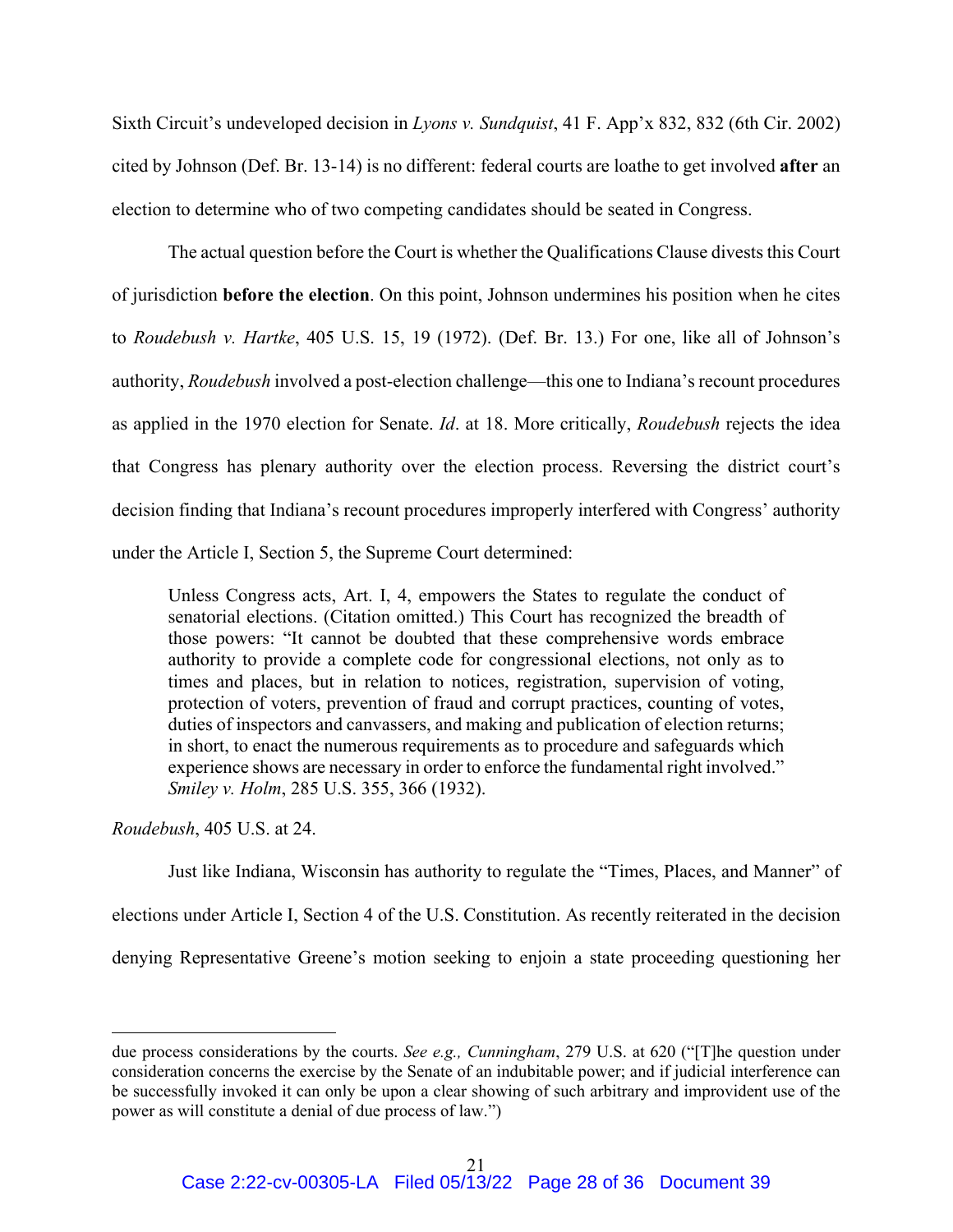qualifications under Section 3, "[t]he U.S. Constitution assigns responsibilities to both Congress and the states with respect to the election of congressional candidates." *Greene*, 2022 WL at \*26 (citing *Hutchinson v. Miller*, 797 F.2d 1279, 1284 (4th Cir. 1986) (acknowledging the "shared responsibility for the legitimation of electoral outcomes" between Congress and the states)). The power of the states to regulate the election "has been interpreted broadly." *Id.*

The Supreme Court has itself confirmed the interest of each state in "avoiding 'voter confusion, ballot overcrowding, or the presence of frivolous candidacies,' in 'seeking to assure that elections are operated equitably and efficiently,' and in 'guarding against irregularity and error in the tabulation of votes[.]'" *U.S. Term Limits v. Thornton*, 514 U.S. 779, 834 (1995) (quoting *Munro v. Socialist Workers Party*, 479 U.S. 189, 194-95 (1986)). Indeed, multiple courts recognize the power of each state to exclude candidates not qualified to run. *See Greene*, 2022 WL at \*26; *Hassan v. Colorado*, 495 F. App'x 947, 948 (10th Cir. 2012); *Lindsay v. Bowen*, 750 F.3d 1061, 1064 (9th Cir. 2014). As the Tenth Circuit, speaking through then-Circuit Judge Neil Gorsuch, held in *Hassan*: "a state's legitimate interest in protecting the integrity and practical functioning of the political process permits it to exclude from the ballot candidates **who are constitutionally prohibited from assuming office**." *Id*. at 948. (Emphasis added.) To hold otherwise would "invite the possibility that fraudulent or unqualified candidates such as minors, out-of-state residents, or foreign nationals could be elected to Congress—and the state would be powerless to prevent it from happening." *Greene*, 2022 WL at \*27. Under Johnson's Article I, Section 5 theory, even Vladimir Putin's qualifications and ballot access of could not be challenged at this point in the process.

Because Wisconsin has constitutional authority to assess each candidate's qualifications, Plaintiffs fully embrace Senator Johnson's assertion that compliance with Section 3 of the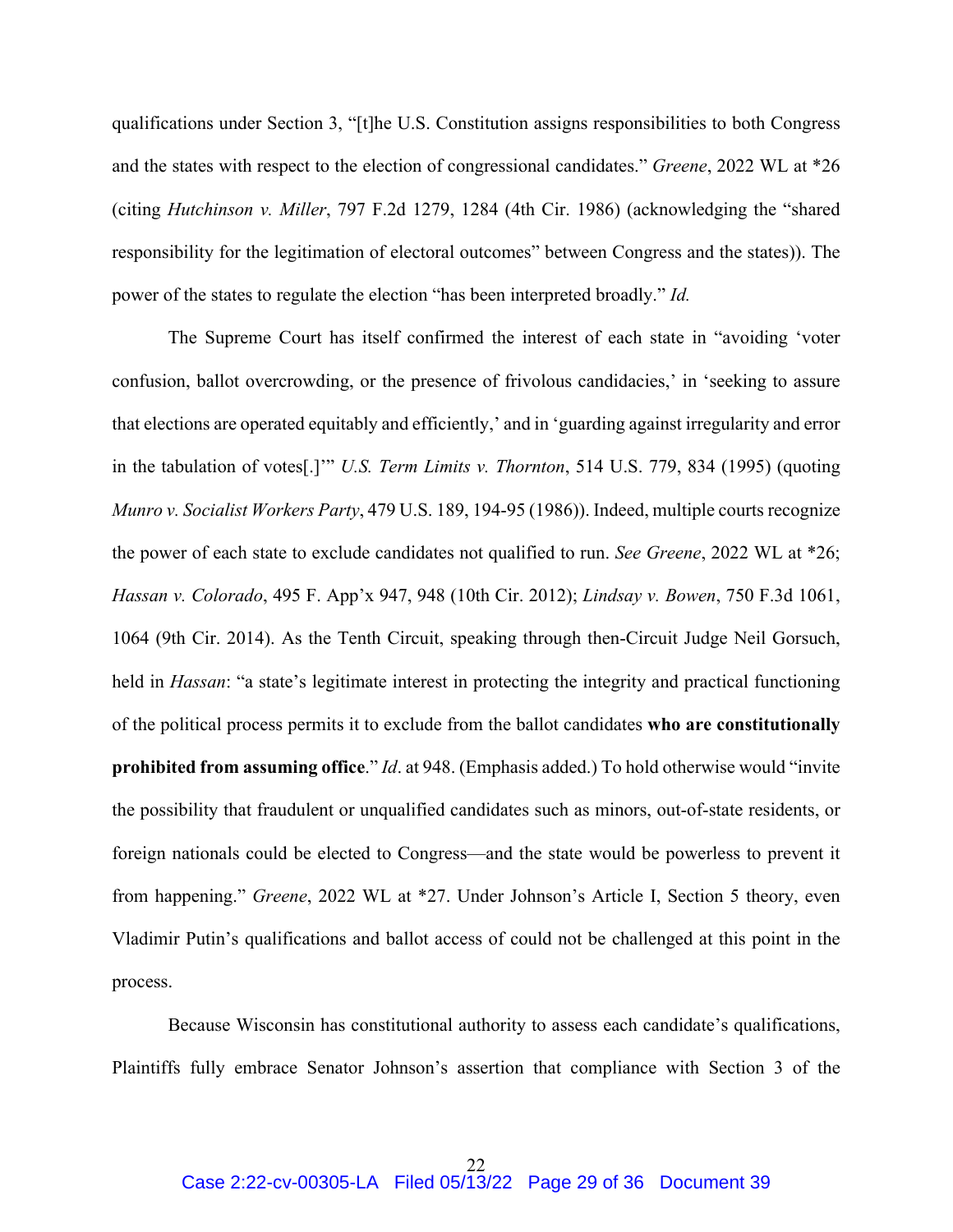Fourteenth Amendment constitutes an additional **qualification** for him to be in Congress. (Def. Br. 13.) The fact that the House of Representatives invoked Section 3 in refusing to seat Milwaukee's very own Victor Berger in 1935 or that the Senate analyzed insurrection after the Civil War in relation to North Carolina's Confederacy-era Governor Zebulon Vance (Def. Br. 14) is not dispositive. It simple supports the idea that **once an election occurs**, Congress can refuse to seat those who it adjudicates to be disqualified under the Qualifications Clause. Absent from Senator Johnson's argument is **any** consideration of Wisconsin's authority under Article I, Section 4 to determine in the first instance whether someone is qualified to be on the ballot. Johnson ignores this fundamental fact because it does not square with the simplistic jurisdictional argument he seeks to make under Article I, Section 5. In sum, the Qualifications Clause does not limit this Court's jurisdiction in a ballot access challenge such as this one.

Accordingly, Johnson's undeveloped argument over advisory opinions fails.<sup>12</sup> (Def. Br. 15.) For one, Plaintiffs are not asking the Court for an advisory opinion to "bind **Congress**." As explained in opposition to the motion to dismiss filed by Johnson's co-defendants, a declaratory judgment here will bind **Defendants** and govern how they will be required to proceed with their sworn Declarations of Candidacy. Thus, Johnson's assertion that a decision on the merits here will be nothing more than a "nonbinding pronouncement that does not affect the rights of the litigants in the case" is simply false. (Def. Br. 15.) To the contrary, a declaratory judgment here finding that Senator Johnson engaged in insurrection will bind him personally and he will need to comply with that judgment as he navigates in a non-perjurious manner his Declaration of Candidacy. Similarly, if he were to prevail in the litigation and obtain a judgment declaring that his conduct did not

<sup>&</sup>lt;sup>12</sup> We incorporate by reference Section III of Plaintiffs' brief in opposition to Defendants Fitzgerald and Tiffany's motion to dismiss, which specifically addresses the advisory opinion argument advanced by Defendants. (Dkt. 23, pp. 22-26.)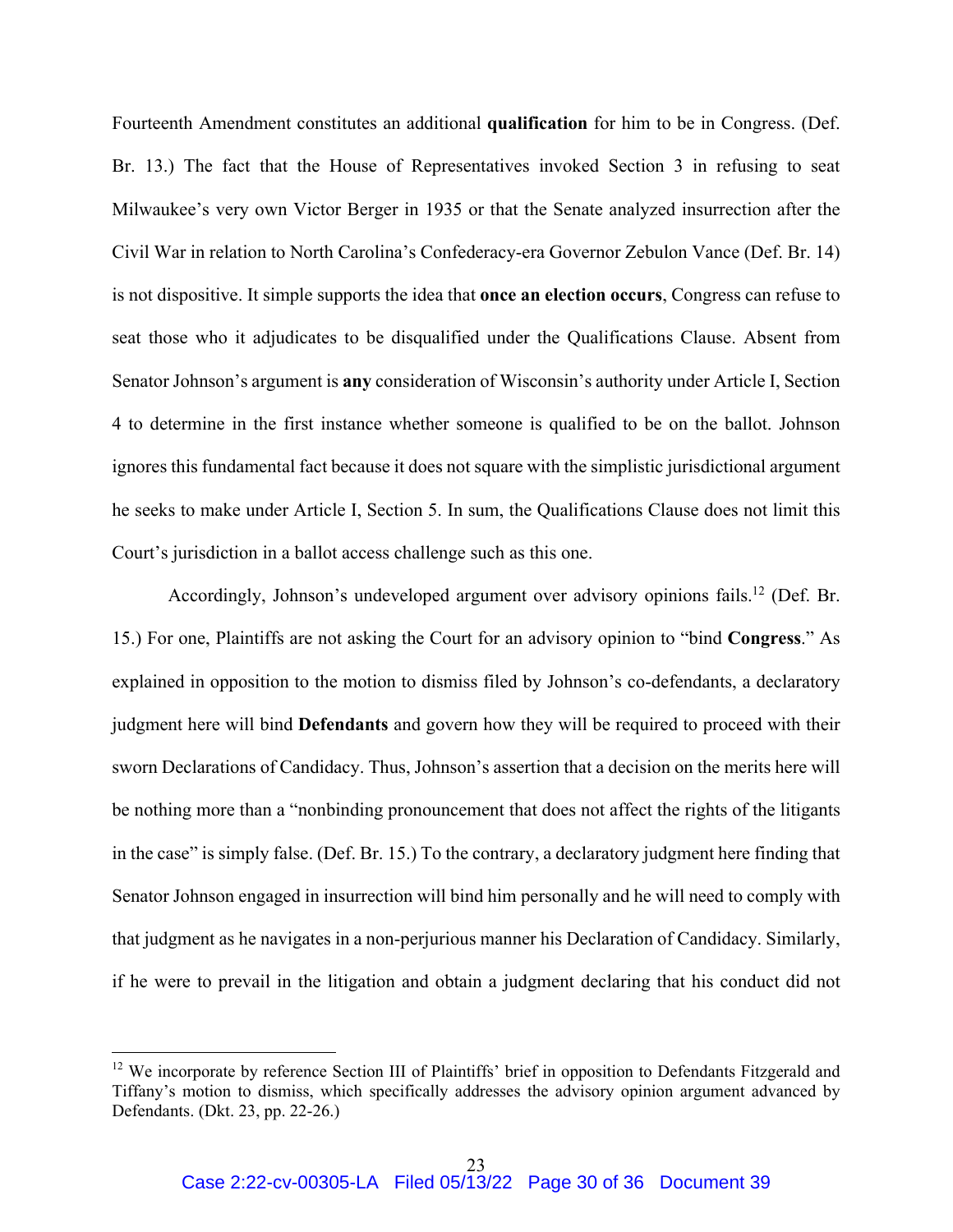constitute insurrection within the meaning of Section 3 of the Fourteenth Amendment, he would be free to maintain his assertions of qualification in the Declaration of Candidacy without interruption. There is nothing advisory about what Plaintiffs seek.<sup>13</sup>

### **IV. THE AMNESTY ACT OF 1872 DOES NOT APPLY TO SENATOR JOHNSON.**

Although Johnson quotes the language of the Amnesty Act of 1872 (Def. Br. 16), his argument proceeds to ignore those words, as well as the history of the Act, the scholarly commentary on it, and the most persuasive decision that has addressed whether the Amnesty Act overrode the barrier to insurrectionists imposed by Section 3. Essentially, Johnson wants this Court to ignore established methods of interpretation, historical evidence and analysis, and well-reasoned precedent in order to follow the lead of one wayward district court that took a colleague's side on this issue, but got it woefully wrong.

We begin with the pertinent text of the Amnesty Act:

All political disabilities imposed by the third section of the fourteenth article of amendments of the Constitution of the United States are hereby removed from all persons whomsoever, except Senators and Representatives of the thirty-sixth and thirty-seventh Congresses, officers in the judicial, military, and naval service of the United States, heads of departments, and foreign ministers of the United States.

*See* Act of May 22, 1872, ch. 193, 17 Stat. 142 (1872).

We must also consider the history that Johnson leaves out. The Amnesty Act was the product of dissatisfaction with the original legislative process of allowing former Confederates to hold political offices through the passage in Congress of repeated "private bills" that named hundreds and then thousands of individuals, who were thereby relieved of the restrictions imposed

<sup>13</sup> Senator Johnson sneaks in a passing reference to the political question doctrine when citing to *Roudebush*. (Def. Br. 13.) The Court should ignore this undeveloped argument. But if the Court considers it, Plaintiffs rely on their argument in Section V of their brief opposing Fitzgerald and Tiffany's motion to dismiss and incorporate it here by reference. That argument demonstrates why the questions raised by Plaintiffs' claims are justiciable and not subject to the political question doctrine. (Dkt. 23, pp. 27-28.)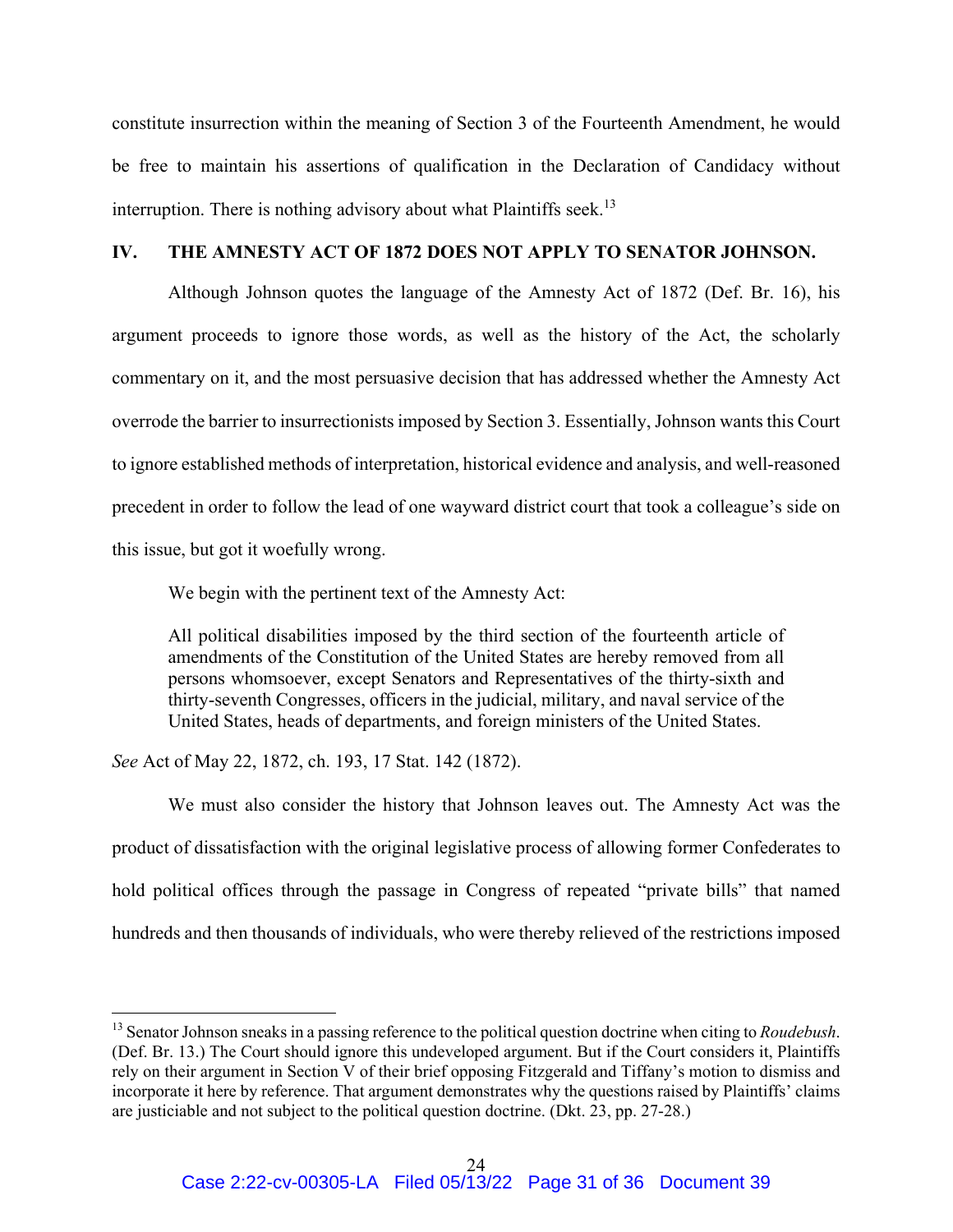by Section 3. *See* Magliocca, 36 Constitutional Commentary at 112-113. This process was viewed as both unwieldy and unfair, and the mounting individual requests for amnesty through private bills "soon overwhelmed Congress and led to calls for general Section Three amnesty legislation." *Id*. at 112.

One of the last private bills taken up by Congress before the Amnesty Act passed initially contained some 16,000 or 17,000 names, and was then amended to add twenty-five more pages of names. Cong. Globe,  $42<sup>nd</sup>$  Cong.,  $2<sup>nd</sup>$  Sess. 3381-82 (1872) (remarks of Rep. Butler). Members kept adding names to the list, which prompted one member to propose adding the words "and all other persons" to the private bill. *Id*. at 3382 (remarks of Rep. Perry). The bill's sponsor rejected this proposal, because he believed those words suggested that amnesty would be extended to persons who had not yet engaged in conduct that resulted in their disqualification under Section 3, remarking that he "did not want to be amnestied himself." *Id*. at 3382 (remarks of Rep. Butler). The fact that this quip was greeted by laughter on the House floor, *id.*, demonstrates that the very same argument Johnson presses before this Court now was not taken seriously in 1872, when the Amnesty Act was passed. Johnson's argument has no support in the historical record surrounding the passage of the Act.

This conclusion is further bolstered by the language of the Amnesty Act itself. As the district court ruled<sup>14</sup> in *Greene*:

<sup>&</sup>lt;sup>14</sup> Grasping at straws, Johnson contends that because the *Greene* court ruled that it had no jurisdiction to decide Representative Greene's separate cause of action under the Amnesty Act of 1872, its analysis showing why the Act did not bar the ballot challenges against her "is dicta and amounts to an advisory opinion." (Def. Br. 16-17 n.4.). This ignores the *Greene* court's statement that it "still may consider certain arguments Plaintiff has made regarding the 1872 Act in the context of Plaintiff's remaining constitutional claims." 2022 WL 1136729 at \*9. The court went on to consider Greene's argument based on the 1872 Act in the context of her claim that Georgia "would not have a legitimate interest in imposing nonexistent qualifications on candidates for federal office," *id*. at \*22, because under Greene's interpretation of the 1872 Act the qualification imposed by Section 3 no longer existed. *Id*. Therefore, the *Greene* court's analysis of the 1872 Act was neither dicta nor an advisory opinion.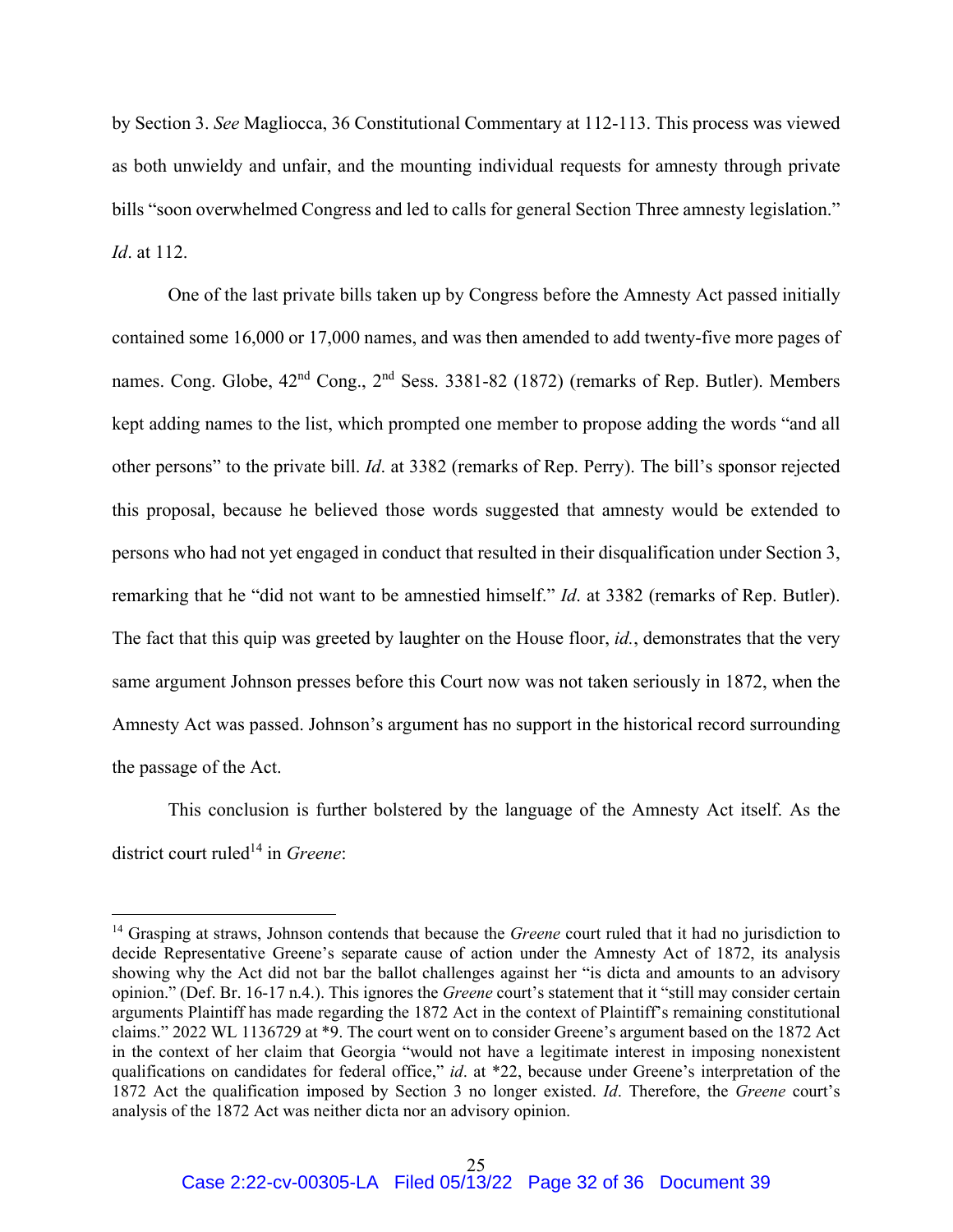[T]he text of the statute contains no language suggesting that it applies prospectively. For instance, it does not say that it removes all future disabilities, disabilities that may be incurred, disabilities that shall be incurred, or the like. Although Section 3 itself utilizes the future perfect tense by applying its restriction to any individual who "*shall have engaged* in insurrection or rebellion," the 1872 Amnesty Act utilizes only the past tense phrase that "all political disabilities imposed by the third section of the fourteenth article are hereby removed from all persons whomsoever . . . ." Moreover . . . it strains credulity to argue that Congress can "remove" something that does not yet exist.

2022 WL 1136729 at \*23 (emphasis in original). Johnson simply ignores the fact that the Act is phrased in the past tense. Use of the present tense "include[s] the future as well as the present," *Carr v. United States*, 560 U.S. 438, 448 (2010), while use of the past tense implies that a statute applies to pre-enactment conduct. *See Gundy v. United States*, 139 S. Ct. 2116, 2127 (2019).

Ignoring history and statutory text, Johnson puts all of his chips on the district court's decision in *Cawthorn v. Circosta*, 2022 WL 738073 (E.D.N.C., Mar. 10, 2022),<sup>15</sup> which also inexplicably ignores the unmistakable choice of Congress to use the past tense only in granting the 1872 amnesty. Instead, the *Cawthorn* court focused on arguments made to Congress in the case of Congressman Victor Berger, a World War I-era representative from Milwaukee whose right to hold office was challenged under Section 3 because of his purported aid to the United States' enemies during the war. Notably, the *Cawthorn* court did not heed the conclusion of the committee investigating Berger that "Congress has no power whatever to repeal a provision of the Constitution by a mere statute." 6 Clarence Cannon, Cannon's Precedents of the House of Representatives 55 (1935).16 That district court in *Cawthorn* also ignored the committee's conclusion that the part of Section 3 that allows Congress to remove the insurrection disqualification "could only remove disabilities incurred previously to the passage of the act, and

<sup>&</sup>lt;sup>15</sup> The *Cawthorn* decision was appealed to the Fourth Circuit, which heard oral argument on May 3, 2022.

<sup>16</sup> https://www.govinfo.gov/content/pkg/GPO-HPREC-CANNONS-V6/pdf/GPO-HPREC-CANNONS-V6.pdf#page=75.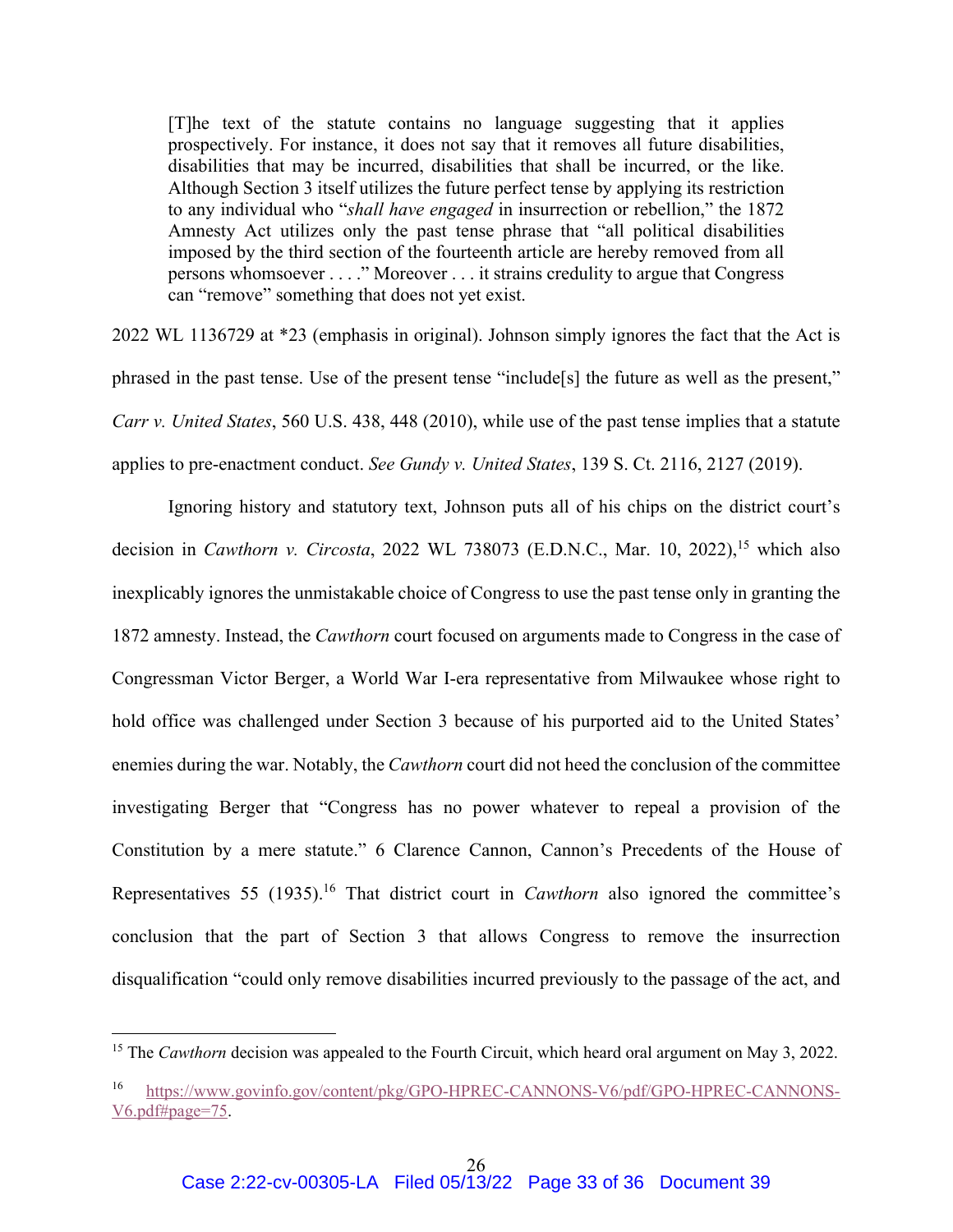Congress in the very nature of things would not have the power to remove any future disabilities." *Id*.

In *Greene*, of course, the district court succinctly ruled why Johnson's argument here based on *Cawthorn* must fail: "To summarize, if the reading suggested by [Greene] and the court in *Cawthorn* were correct, the 1872 Amnesty Act would have both applied prospectively to remove disabilities that did not yet exist and, together with the 1898 Act, effectively repealed a constitutional provision by statute—both of which, as the Berger Committee recognized, Congress cannot do." 2022 WL 1136729 at \*24.

Last, Johnson's use of the Amnesty Act as a path for an end run around the Constitution runs into a roadblock imposed by two decisions of the United States Supreme Court. In *U.S. Term Limits*, the court referred to Section 3 and other Constitutional provisions, noting that "[b]ecause those additional provisions **are part of the text of the Constitution**, they have little bearing on whether Congress and the States may add qualifications to those that appear in the Constitution." *Id*., 514 U.S. at 787 n.2. And in *Powell*, the Supreme Court acknowledged—using the present tense – that Section 3 "disqualifies" anyone who performs the acts identified in its prohibition on holding office. *Id.*, 395 U.S. at 520 n.41. If Johnson is right and the 1872 Amnesty Act repealed Section 3, the Supreme Court missed the news. Johnson's Amnesty Act argument must be rejected.

# **V. PLAINTIFFS' PROPERLY SEEK A DECLARATION THAT WILL BENEFIT THEM BY GIVING THEM A REMEDY.**

Johnson is flat-out wrong when he claims that "Plaintiffs have no protected interest in the disqualification process under [the] Disqualification Clause . . . to support a declaratory judgment claim." (Def. Br. 18.) The district court in *Greene* ruled to the contrary: citizens have their "own First Amendment rights to file complaints regarding the operation of the electoral process that the Challenge Act recognizes." 2022 WL 1136729 at \*18. In addition to their right to petition,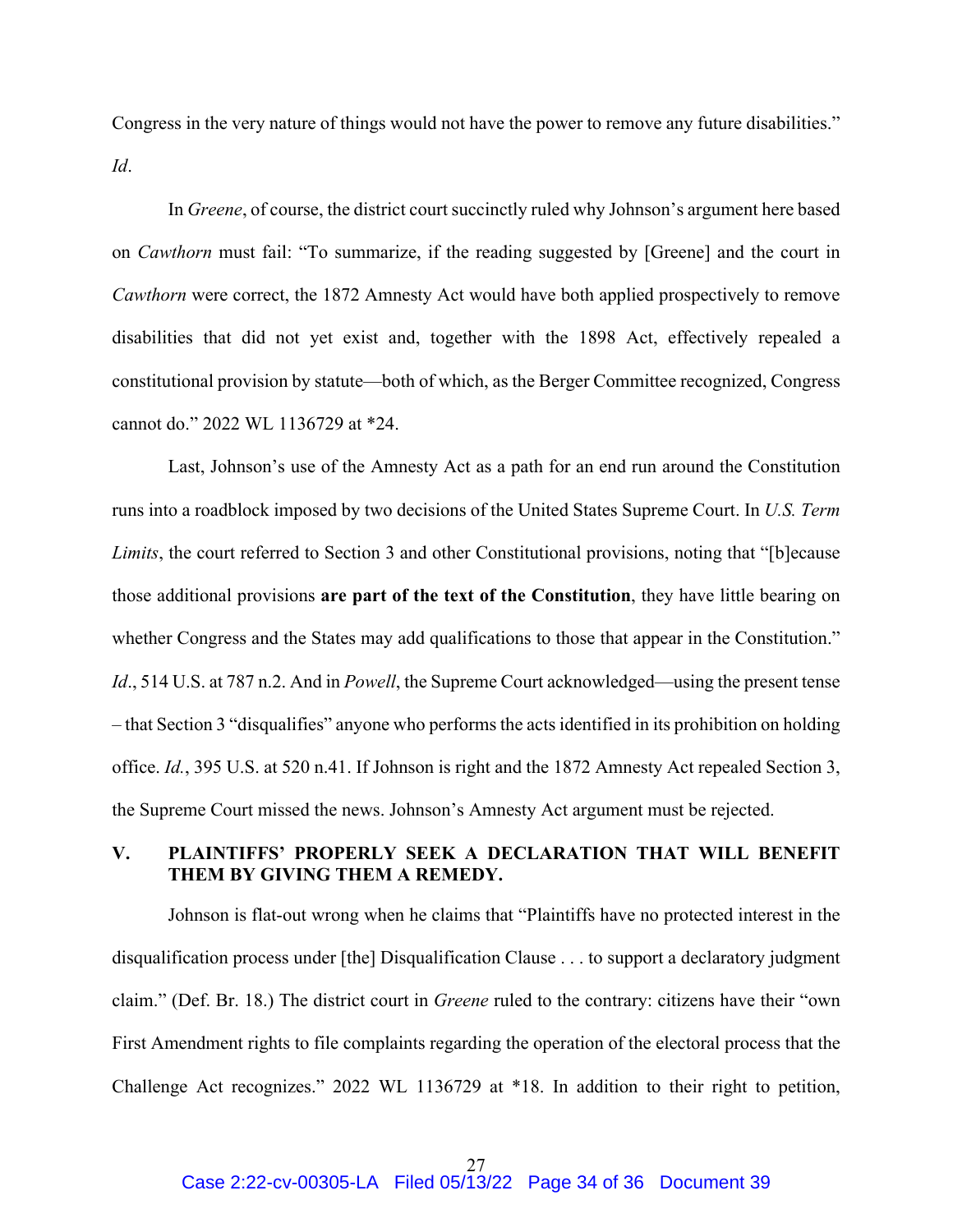Plaintiffs show in Section II above that they have standing under the First Amendment because Johnson and the other Defendants continuing to seek ballot placement despite their insurrectionist conduct diverts their scarce time and attention from substantive political engagement to the Defendants' ineligibility to run.

It doesn't matter that a declaratory judgment from this Court that Johnson violated Section 3 will not automatically disqualify him from the ballot. A plaintiff "need not show that a favorable decision will relieve his **every** injury." *Larson v. Valente*, 456 U.S. 228, 243 n.15 (1982) (emphasis in original). A judgment that Johnson is an insurrectionist within the meaning of Section 3 has significant power: it would require him to amend or withdraw his Declaration of Candidacy filed with the WEC, and if he did not do so, Plaintiffs have a valuable weapon in any proceedings before WEC or the state courts.

Johnson admits that the arguments he advances for dismissal in the final section of his brief track his arguments that Plaintiffs have no private right of action to pursue in this Court. (Def. Br. 18.) We demonstrate in Section I of this brief why Johnson is wrong on that issue, and instead of repeating those arguments here we incorporate them by reference.

#### **CONCLUSION**

For the reasons set forth in this brief, Defendants' motion to dismiss should be denied with the case placed on an expedited docket to adjudicate the merits of Plaintiffs' claim.

Dated this 13th day of May 2022.

 LAFFEY, LEITNER & GOODE LLC Counsel for Plaintiffs

*s/ Mark M. Leitner* 

 Mark M. Leitner State Bar No. 1009459 Joseph S. Goode State Bar No. 1020886 325 E. Chicago Street